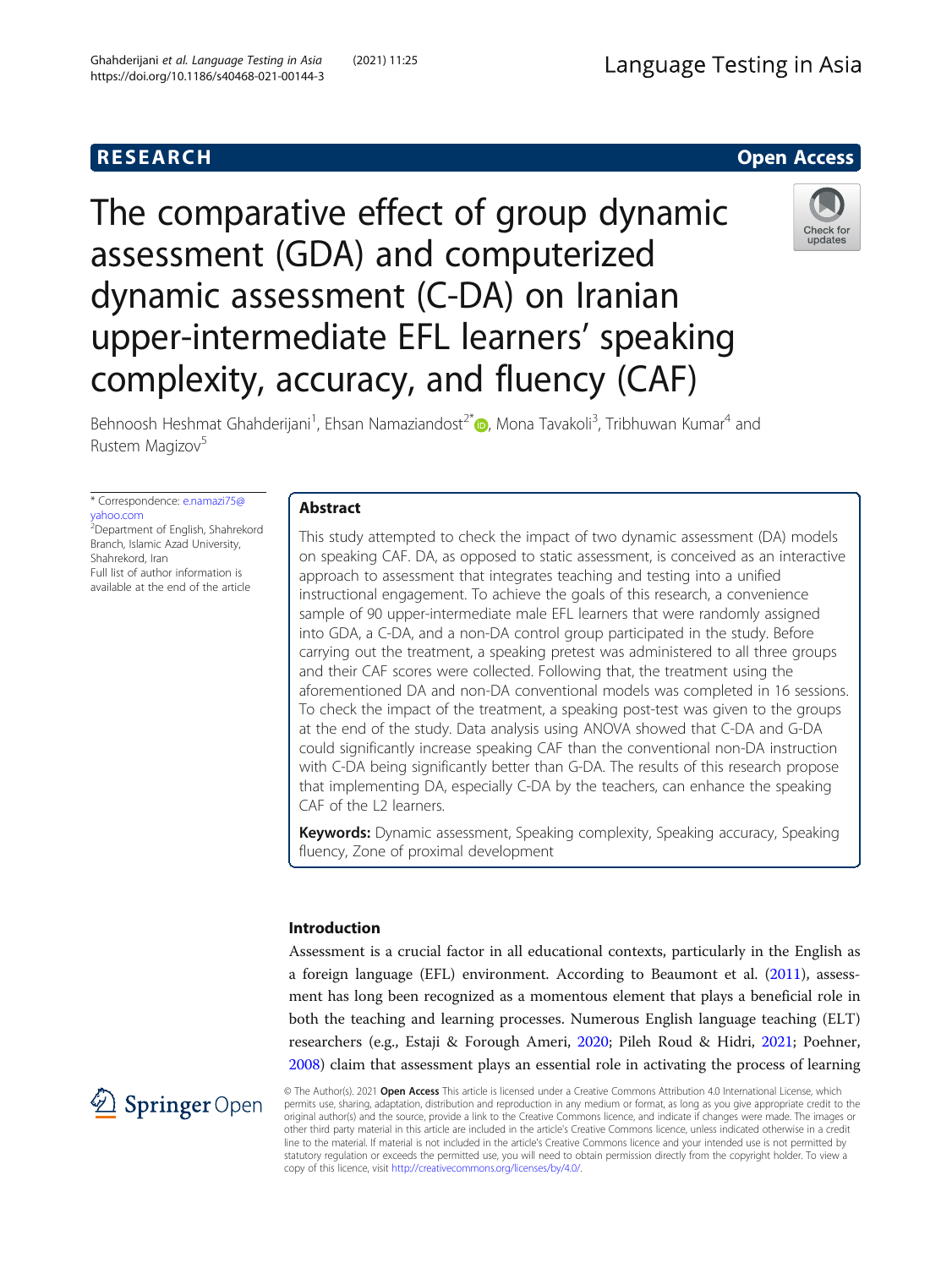and can help the students enhance their learning. Dynamic assessment (DA) is one kind of assessment. DA is a process-oriented alternative assessment that promotes learners' responsibility for their own learning (Beaumont et al., [2011](#page-18-0)). The interaction between instructor and student is crucial in this form of assessment since it reflects the gap between present knowledge and potential knowledge that students are capable to learn (Pileh Roud & Hidri, [2021\)](#page-19-0). DA is regarded as a dynamic approach that integrates teaching and testing in a single educational intervention to improve learning by providing appropriate types of mediation in the form of hints and prompts. Generally, DA is influenced by the interactions between a language teacher and L2 learners. During this dynamic engagement, the teacher/practitioner plays as an intervener to provide the students, who are the examinees, with the scaffolding they need to complete the tasks. According to Elliot [\(2003,](#page-18-0) p. 16), Vygotsky is the "theoretical forefather" of DA, and his concept of the zone of proximal development (ZPD) is a crucial element in DA. Vygotsky [\(1978\)](#page-19-0) believes that the integration of assessment and teaching can lead to improvement. Furthermore, Vygotsky's sociocultural theory of assessment demonstrates that DA provides novel and different perspectives of assessment in language learning contexts. In DA, "teachers serve as supporters, providing timely feedback on entire task processes" (Xiaoxiao & Yan, [2010,](#page-19-0) p. 25). DA, according to Xiaoxiao and Yan ([2010](#page-19-0)), is a meditational and scheduled instruction in which the concentration is on students' future growth rather than the consequence of previous progress.

According to Poehner ([2008](#page-19-0)), DA derives from Vygotsky's notion of the ZPD proposed under sociocultural theory. In fact, ZPD is described as the gap between what a person can do on his or her own and what he or she can perform with the support of others, both in assessment and classroom learning environments (Haerazo et al., [2019](#page-18-0)). The zone in ZPD is defined as the difference between what a person can perform alone and what he or she can do in cooperation with a more knowledgeable one. The fundamental concept of intervention or mediation included in assessment distinguishes DAs from the so-called conventional or static assessment. According to Haywood and Lidz ([2007](#page-18-0)), mediation is a strategy employed by competent instructors and parents to promote high levels of mental functioning in their children and students. In essence, the mediation reflects Vygotsky's beliefs about teaching within the ZPD, acting as a guide for the assessor in making instructional judgments. This is made feasible by analyzing the learner, the text, and the kind and degree of mediation that the individual should be supplied with (Vygotsky, [1978](#page-19-0)).

More importantly, with the current emphasis on communication in EFL classrooms, speaking ability as an expressive language skill was chosen for further investigation in this study since it is regarded as a pivotal language skill because when an EFL student is able to speak in the target language, he/she understands that language and can interact with it. Furthermore, numerous language students and teachers struggle with instruction and developing speaking competence in EFL classrooms. That is why this research attempted to determine the comparative impact of GDA and C-DA on improving EFL learners' speaking skills. This research can help EFL teachers and learners by recognizing assessment strategies that can improve learners' speaking abilities.

All in all, while there has been a body of researches on DA, little has been done in the Iranian context regarding the impact of DA on aspects of performance, such as complexity, accuracy, and fluency (CAF) in students' oral production. Therefore, the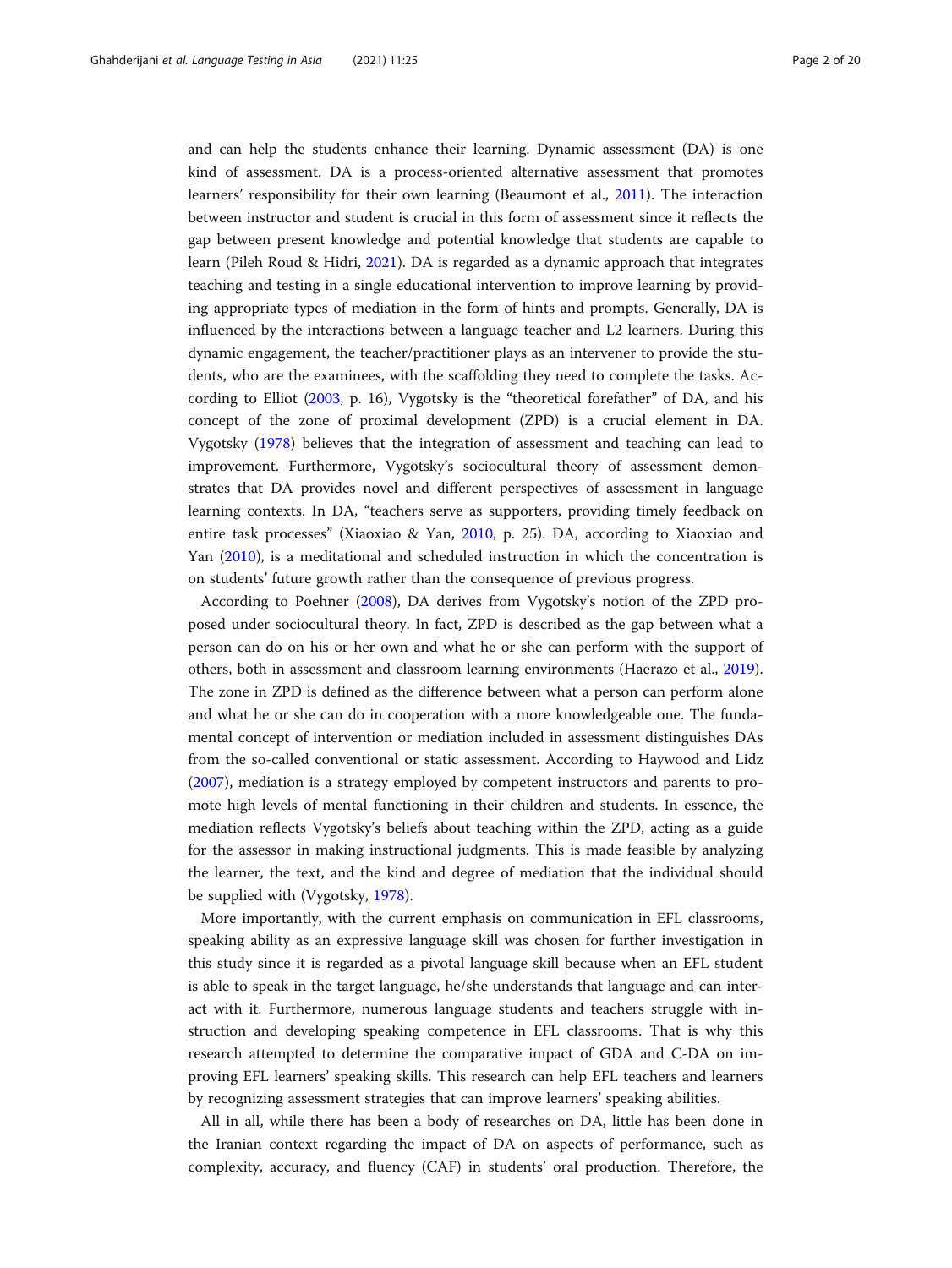purpose of this paper is to utilize the DA techniques to determine the impact of GDA and C-DA on the speaking CAF of Iranian upper-intermediate EFL learners.

# Review of literature

## Dynamic assessment (DA)

DA emerged out of Vygotsky's ([1978](#page-19-0)) sociocultural theory (SCT) and is based on the combination of assessment and teaching through interaction and mediation (Poehner, [2008](#page-19-0)). Through interaction between the learners and the environment, learners utilize language and construct knowledge that mediates their environment and others' environments (Kozulin & Garb, [2002](#page-19-0)). However, DA does not exclusively focus on the amount of individual and environmental developments; rather, it considerers individual and environment as one unit which cannot be understood separately (Anazi Alsaadi, [2021](#page-18-0); Lantolf & Poehner, [2011;](#page-19-0) Shobeiry, [2021](#page-19-0)). Kozulin and Garb [\(2002](#page-19-0)) proposed three features for DA based on Vygotsky's SCT: triggering interaction, developing functions, and comparing mediated and independent performances for obtaining the final educational achievements. According to Noels et al. ([2019](#page-19-0)), DA is defined as a "process-oriented approach in which assessment and learning are considered as integrally connected rather than separate" (p. 99). As opposed to traditional methods of teaching, DA is considered as process-concerned, future-oriented, interactive, and ZPD-sensitive instruction (Kazemi et al., [2020\)](#page-19-0).

In sociocultural theory, ZPD, scaffolding, and mediation are the core concepts that underline DA. According to Vygotsky ([1978\)](#page-19-0), the ZPD is "the difference between actual developmental levels as indicated by autonomous problem-solving and prospective developmental levels as indicated by problem-solving under adult helps or in cooperation with more competent peer" (p. 86). Vygotsky claims that there are three developmental zones: the first zone contains information the learners have already mastered, the second zone contains information the learners can understand with MKOs' assistance, and the third zone consists of the information outside of students' current level of understanding, even with assistance. According to Vygotsky [\(1978\)](#page-19-0), students learn when they are in their appropriate ZPD.

Scaffolding refers to the aids given to the learners in performing various tasks that learners cannot perform on their own; this assistance is provided until the learners, themselves, can be able to perform the task autonomously (Ebadi & Rahimi, [2019](#page-18-0); Lantolf & Poehner, [2011;](#page-19-0) Minakova, [2020\)](#page-19-0). Poehner [\(2008\)](#page-19-0) expressed that assessment and instruction are not detached; rather, they are intricately integrated and the examiner assists the learner to solve problems with the goal of the learner's educational progress. Mediation is another key concept in DA and SCT. According to Lantolf and Poehner ([2011](#page-19-0)), there are three conditions for mediation. First, students should be gradually assisted implying that initially, implicit aid should be given, and then explicit help should be provided whenever students need it. Second, explicit help should be offered when implicit help was effective. Finally, assistance should be in the form of the conversation utilizing interaction between teacher and learner that constructs the meanings. Green and Birch [\(2019](#page-18-0)) stated that mediation can emerge in different forms including clues, questions, recommendations, and explanations during the exchange based on the DA models.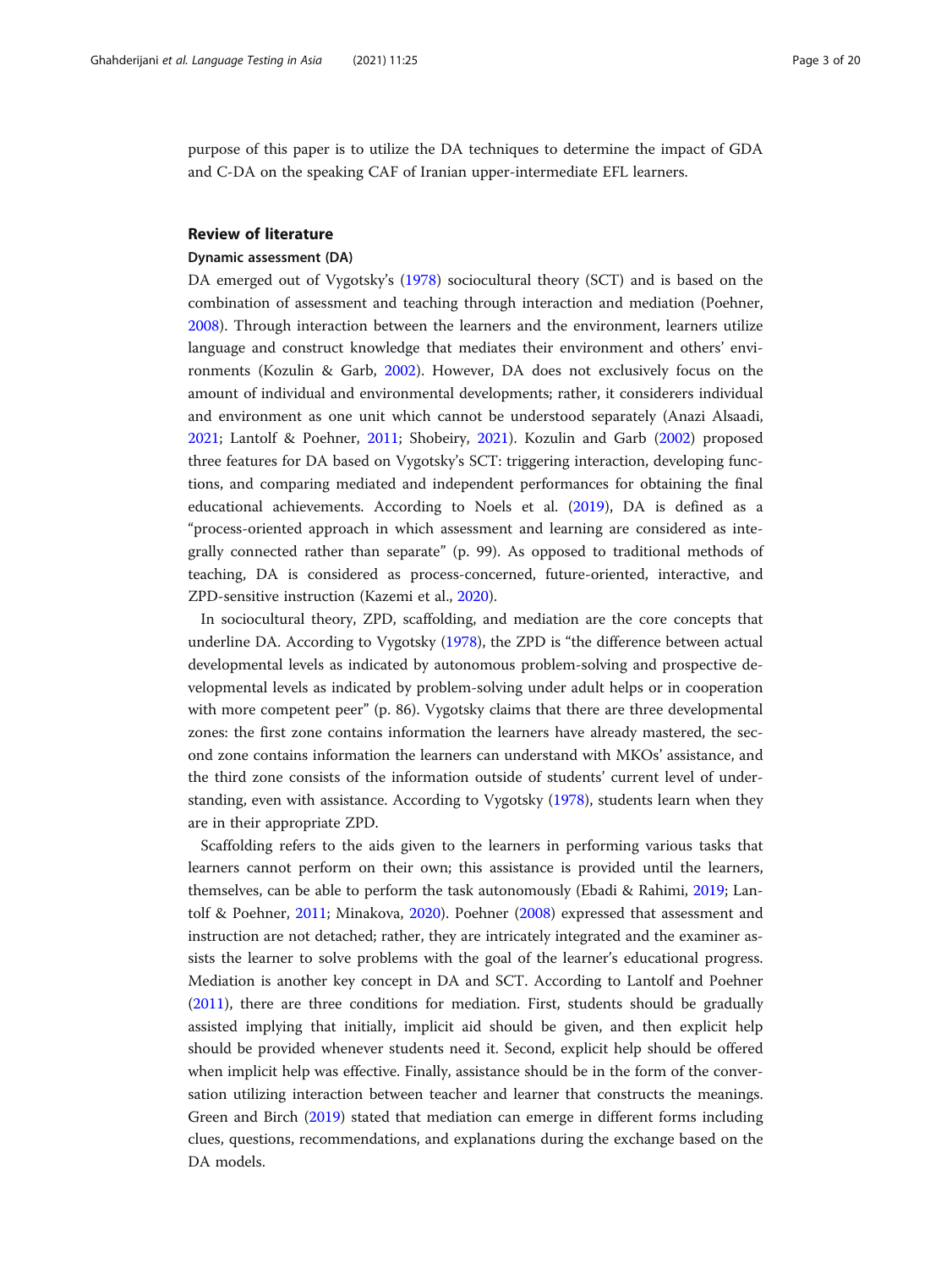According to Poehner ([2008\)](#page-19-0), the emergence of different approaches and educational orientations based on Vygotsky's SCT resulted in the development of different models of DA including G-DA and C-DA which have been used in this study. Poehner ([2008](#page-19-0)) claims that difficulty in the implementation of DA in one-to-one interactions leads to the utilization of G-DA which follows the principles used in individualized interaction, i.e., G-DA, focusing on the whole class. GDA was differentiated from one-to-one DA in terms of consideration group administration of ZPD through that the teacher should provide interaction and mediation not only for individuals but also for the whole class (Barker & Saunders, [2020;](#page-18-0) Estaji & Forough Ameri, [2020](#page-18-0)).

C-DA was first introduced by Guthke and Beckmann [\(2000\)](#page-18-0). This model attempts to assess various abilities, and the incorrect answer offers a tutorial program that reevaluates the same concepts through employing the advantages of computer technology. In fact, C-DA was born out of computerized testing that tried to recompense for the deficiencies of the conventional paper-and-pencil testing and to maximize L2 learners' cooperation with test-takers through constructing a non-threatening and learning-oriented context. In C-DA, the learning of assessment items, in the related designed tutorials, show learners' ability, ZPD, and zone of actual development (Rassaei, [2021](#page-19-0)) which in turn helps the teachers tailor better instructions in the future.

## DA and speaking performance

As a reasonable argument for investigating the utilization of DA for L2 speaking, it might be stated that speaking is generally recognized as one of the most essential abilities by L2 learners, who may consider L2 speaking as a sign of success in the language learning process (Richards, [2008](#page-19-0)). However, for EFL learners who do not have sufficient opportunities to produce output, speaking in L2 is a very intricate and multidimensional process (Ebadi & Rahimi, [2019](#page-18-0)). Because speaking is usually temporary, unexpected, and happens instantaneously, less competent EFL students are not given the opportunity to modify and edit their output (Richards, [2008](#page-19-0)). When it comes to assessment, all language skills and sub-skills, including speaking, are significant. Speaking has recently been the topic of several types of research because of its prominence (e.g., Marashi & Dolatdoost, [2016;](#page-19-0) Wahyurianto, [2018](#page-19-0); Yufrizal, [2018\)](#page-19-0). Speaking, according to Marashi and Dolatdoost ([2016](#page-19-0)), is an important skill in learning a second language since the ability to communicate in a foreign language is at the core of foreign language learning (FLL).

Ebadi and Asakereh ([2017](#page-18-0)) examined the influence of DA on the improvement of speaking skills, which is directly related to the title of the current study. Microgenetic and thematic analyses were used to investigate any potential changes in the cognitive progression of the learners in terms of speaking skills. The findings revealed that DA had a substantial influence on the participants' cognition progress and development toward deeper self-regulation. Furthermore, the results of the thematic analyses revealed the participants' contentment with DA. In another research, Ebrahimi [\(2015\)](#page-18-0) found that while using DA to strengthen speaking skills, complexity, and accuracy were significantly enhanced, but fluency was not influenced by DA mediation. Even though DA has attracted a great deal of interest and attention in all educational environments in general, and in applied linguistics in particular, the number of researches on the impact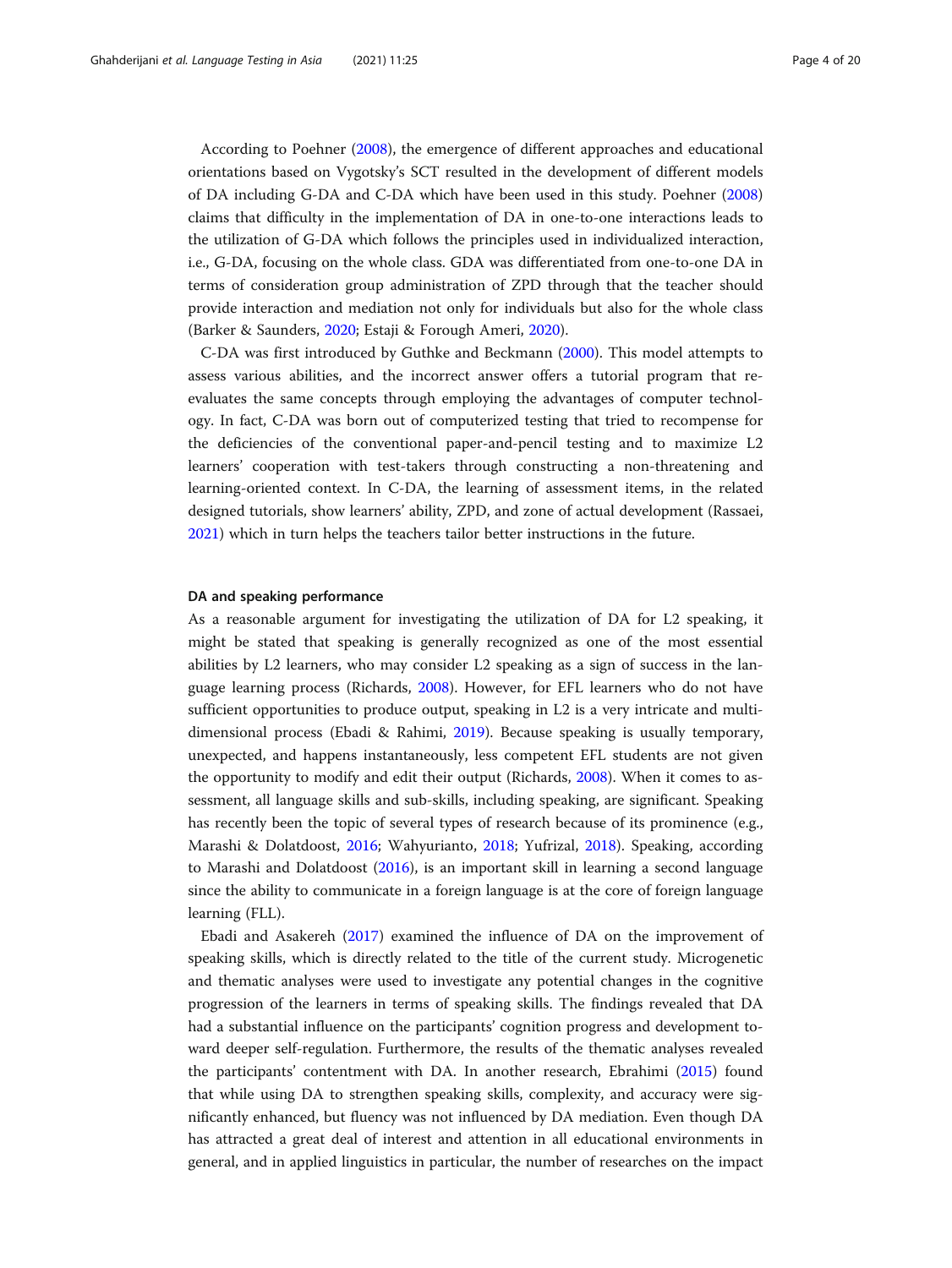of DA on FLL processes is still insufficient. Through studying learners' speaking CAF in light of DA, the current study adds a new aspect to DA researches on foreign language instruction as well as the concept of assessment in the Iranian EFL context. Furthermore, there is a paucity of researches in the literature that attempts to investigate the CAF at the same time.

# Previous studies

Multiple researches have reported the effectiveness of the DA models for enhancing L2 proficiency and its components including reading comprehension (e.g., Ajideh & Nourdad, [2012](#page-18-0); Ebadi & Saeedian, [2019;](#page-18-0) Kozulin & Garb, [2002](#page-19-0); Mardani & Tavakoli, [2011\)](#page-19-0), writing (Davoudi & Ataie Tabar, [2015](#page-18-0); Heidari, [2019;](#page-18-0) Shabani, [2018;](#page-19-0) Xiaoxiao & Yan, [2010\)](#page-19-0), speaking (Ahmadi Safa et al., [2015;](#page-18-0) Ebadi & Asakereh, [2017;](#page-18-0) Fahmi & Zahruni, [2020](#page-18-0); Hill & Sabet, [2009](#page-19-0); Safdari & Fathi, [2020](#page-19-0)), grammar (e.g., Ahmadi & Barabadi, [2014;](#page-18-0) Lantolf & Poehner, [2011](#page-19-0)), and vocabulary (e.g., Gharekhani et al., [2015;](#page-18-0) Sarani & Izadi, [2016\)](#page-19-0). Most of these studies have used the general framework of DA, GDA, or interactionist vs. interventionist models; nonetheless, fewer researches have examined the effect of C-DA on L2 components such as reading and listening comprehension (e.g., Lantolf & Poehner, [2011](#page-19-0)).

Compared to the extensive research done on the implementation of various DA models for enhancing language skills, less research has targeted their use in L2 speaking skills. Most of these studies, nevertheless, have examined the effect of various DA models on the production of various types of pragmatic knowledge (e.g., Moradian et al., [2019](#page-19-0); Tajeddin & Tayebipour, [2012](#page-19-0)). For example, Tajeddin and Tayebipour [\(2012](#page-19-0)) researched to investigate the impact of DA and N-DA on low and high proficiency learners' acquisition of the request and apology speech acts. The results of this study indicated that DA groups had better performances in comparison with the N-DA group. The findings revealed that these differences were due to the teaching approaches rather than proficiency levels. Moradian et al.'s study (Moradian et al., [2019](#page-19-0)) used concurrent group DA for teaching requests and refusals and reported more significant speech-act knowledge gains for the EG (experimental group) in comparison with the CG (control group) that did not receive the DA treatment.

One of the rare studies that have employed interactionist versus interventionist DA models for enhancing L2 learners' comprehension of speech acts and implicatures was conducted by Malmir [\(2020\)](#page-19-0). The outcomes of this research revealed that the two aforementioned types of DA were significantly better than the conventional N-DA instruction for fostering Iranian EFL learners' pragmatic comprehension accuracy and shortening the comprehension speed on a post-test of request, offer, suggestion, and correction speech acts as well as conversational and conventional implicatures. In addition, the interventionist DA was remarkably better than its interactionist counterpart in enhancing pragmatic comprehension accuracy but not in curtailing the speed of pragmatic comprehension.

To the best knowledge of the researchers, DA models in general and GDA and C-DA models, in particular, have not been employed for teaching speaking CAF so far. Therefore, to investigate the impact of G-DA and C-DA on speaking CAF and because of the dearth of research in this regard, the current empirical study was conducted. This study specifically attempted to respond to the three research questions listed below: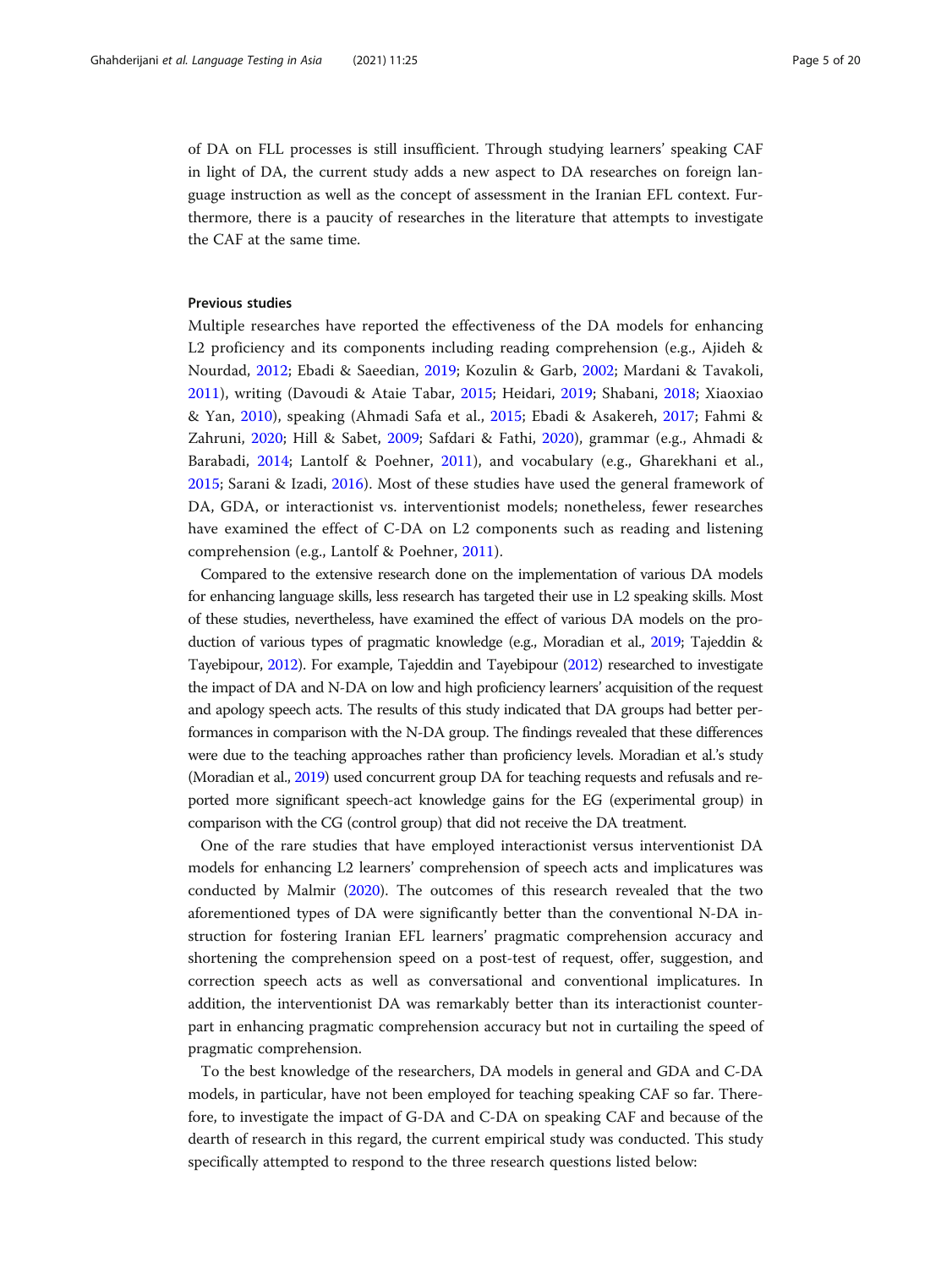RQ 1. Are there any significant differences among the effects of GDA, C-DA, and N-DA on Iranian upper-intermediate EFL learners' speaking accuracy?

RQ 2. Are there any significant differences among the effects of GDA, C-DA, and N-DA on Iranian upper-intermediate EFL learners' speaking fluency?

RQ 3. Are there any significant differences among the effects of GDA, C-DA, and N-DA on Iranian upper-intermediate EFL learners' speaking complexity?

# Method

# Participants

Ninety Iranian male EFL participants were chosen out of 120 learners at three private English language institutes in Ahvaz, Khuzestan, Iran. The sampling method used was convenience sampling, in which the researchers chose people to whom they had more accessibility (Ary et al., [2018\)](#page-18-0). The initial participants took the English proficiency test, and those whose test scores fell within the limit of ±1SD were chosen as the legitimate participants of the study. Since the researcher did not have access to female subjects, the learners in this study were all male. The participants' English proficiency level was upper-intermediate (as revealed by OQPT), and their ages ranged from 18 to 21 years old. The participants were randomly labeled as two experimental (GDA,  $n=30$ , and C-DA,  $n=30$ ) and one CG (N-DA,  $n=30$ ).

# Instruments

# OQPT

To check participants' proficiency level, the OQPT was given to the 120 learners from three intact classes. The OPT had 60 items designed to measure English proficiency in grammar (20 items), vocabulary (20 items), and cloze test (20 items). Based on the rubrics given by the test developer, the proficiency level of those who score at or beyond 40 equals B1 and C1 to the Common European Framework of Reference for Languages (CEFR) and can be considered as upper-intermediate to advanced EFL learners. The allotted time for completing this section was 60 min. The test has shown reliability indices of more than .75 in some earlier studies (Uztosun, [2020\)](#page-19-0), and in the current study, its reliability was .91.

# Speaking pre-test and post-test

As speaking CAF was the dependent variable of the current research, PET's speaking test was chosen to be performed as both pretest and post-test. Two examiners conducted both speaking tests. Indeed, they interviewed two individuals at a time (based on the guidelines of the PET test book), and each interview took 10–12 min. There was no difference between the speaking post-test and pretest in terms of time and procedure except for the tasks selected from the PET speaking section's test bank. The posttest was conducted as the final exam of the course. Although PET is a standardized, trustworthy, and valid test, the inter-rater reliability of the speaking test was verified using Pearson correlation analysis ( $r = 0.91$  for pretest and 0.89 for post-test).

# Speaking CAF rating scale

Speaking fluency was measured in the present research following Ellis [\(2003](#page-18-0)), as cited in Ellis & Barkhuizen, [2005\)](#page-18-0) regarding the number of syllables produced each minute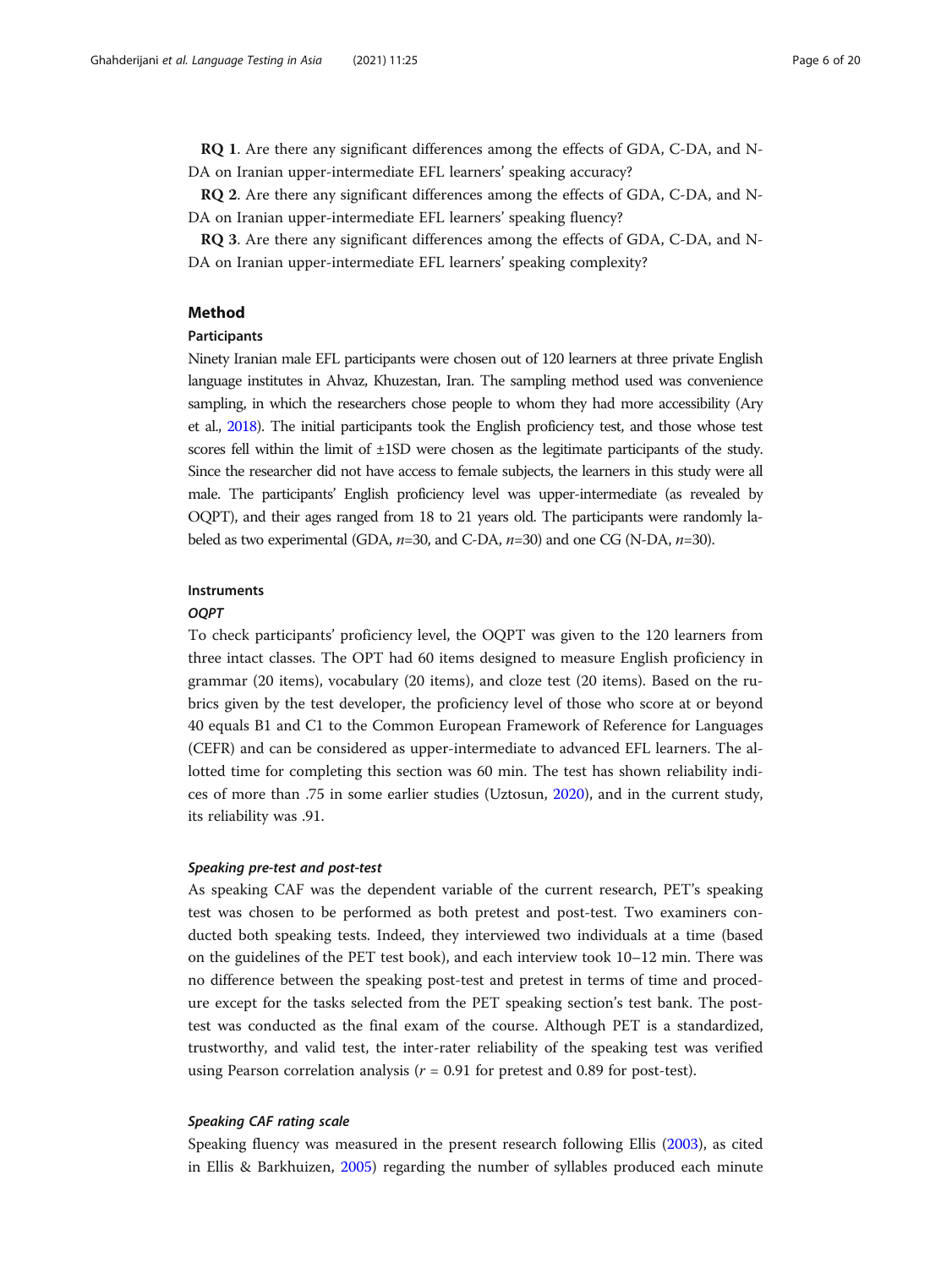on a task. To do this, the number of syllables produced is recorded and divided by the time (minute) required to produce the spoken output.

In the current research, speaking accuracy was calculated by dividing the number of error-free clauses by the total amount of independent clauses, sub-clausal units, and subordinate clauses and multiplying the result by 100 (Foster & Skehan, [1996](#page-18-0) as cited in Ellis & Barkhuizen, [2005](#page-18-0)). According11s and Barkhuizen [\(2005\)](#page-18-0), this is the most frequently utilized measure of speaking accuracy in the literature.

The following factors for speaking complexity were taken into account in the current study:

- 1. Syntactic complexity: the amount of subordination represented by the AS (analysis speech) unit-to-clause ratio. An AS unit is defined as an utterance that consists of an independent clause and any subordinate clause(s) that are connected with it.
- 2. Syntactic variety: the proportion of various grammatical verb forms utilized in the performance of language learners. Tense (e.g., simple present, present continuous, and present perfect) and modality (e.g., can, should, must, and may) were considered in the current study as grammatical verb forms.
- 3. Overall complexity: the average length of AS units in language learners' speech, measured by calculating the average number of words per AS unit.

## Data collection procedure

A convenience sample of 81 Iranian female EFL learners was recruited to take part in this study based on their own volition. To compensate for the non-randomized selection of the initial sample, an OQPT test was carried out and 30 of the students whose English scorers was below 40 on this test was excluded from the data analysis though they were present in the classrooms due to the regulations of the language institute where this study was carried out. These selected learners were randomly divided into 3 groups of 30 and were randomly labeled as two EGs and one CG. The division of the study groups into G-DA, C-DA, and N-DA groups was also done randomly. The instructor of the two DA classes was one of the researchers and a knowledgeable colleague was the instructor in the control N-DA group. This instructor was completely briefed about the treatments and the goals of the study, and he was in contact and total collaboration with the researchers from the beginning of the study to the data analysis phase. In the next stage of the research and before performing the treatment, all groups were administered a speaking pretest. The researchers utilized only the speaking section of the PET test as a pretest in the present research. Both groups' speaking performances were recorded and transcribed. Furthermore, the CAF scores for both groups were computed using the previously described CAF measure parameters. After then, the treatment commenced. It should be noted that about half of the classroom time that is about 45 min was allotted to the study treatments because the teachers needed to follow the syllabus suggested by the institute for the particular conversation courses.

The opportunities provided by the dynamically assessed tasks made it possible for learners to use DA techniques in doing speaking activities. In this study, the interactionist, intervention, and sandwich models of DA were used in DA groups. Interactionist DA refers to Vygotsky's preference for collaborative dialog in which aid came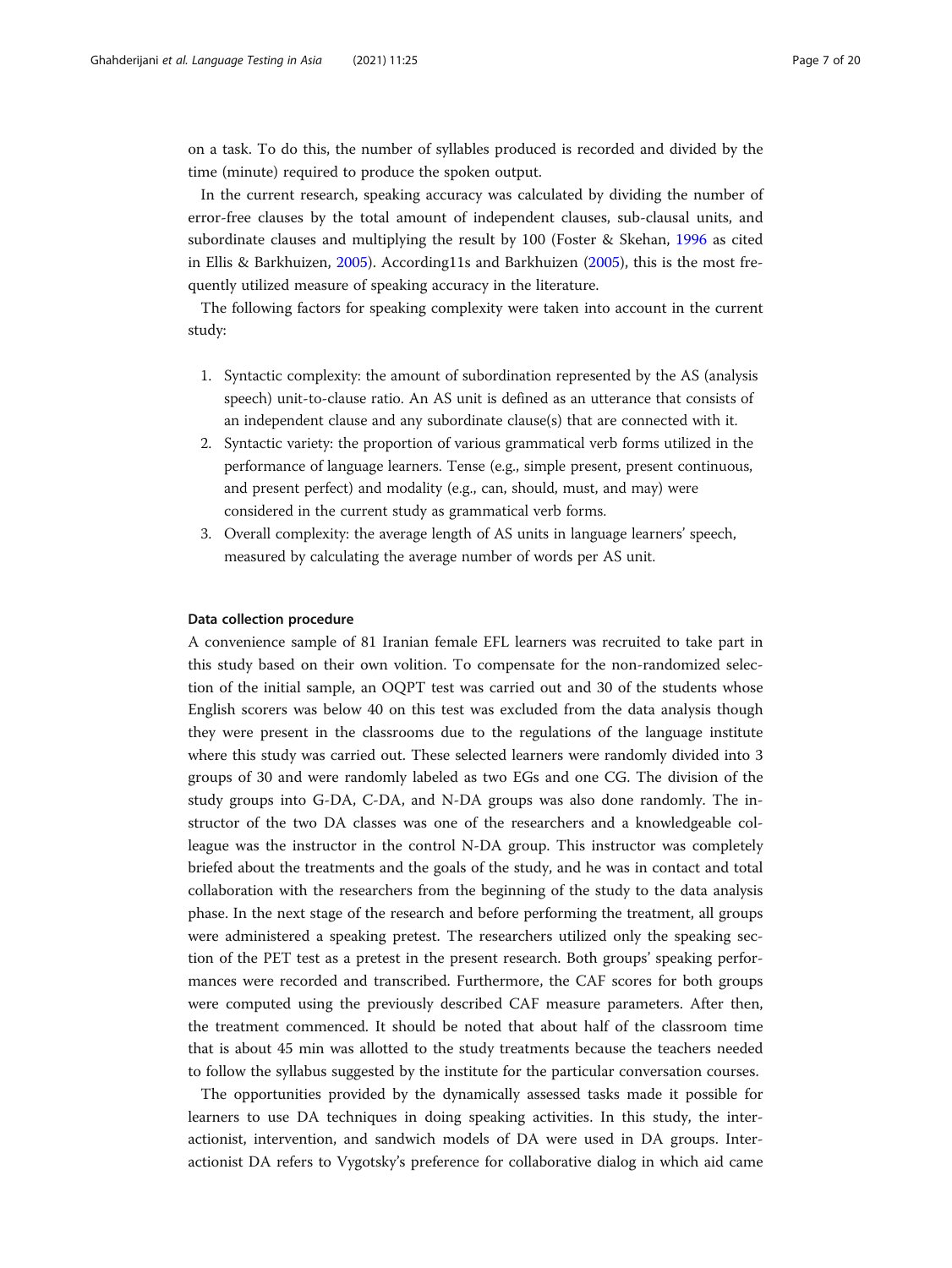from the connection between the examiner and the student, which is essentially a connection between them, with both participants bargaining and sharing responsibility for progress. This approach was utilized in 2 directions: first, by responding to students' concerns, and second, by asking a question to determine whether or not using interventionist is beneficial to learners' improvement.

Interventionist DA concentrates on individual and group improvement by consecutive hinting for treatment, which in this research was a sequence of eight tips suggested by Lantolf and Poehner [\(2011\)](#page-19-0). The mediating moves were arranged in the order of most implicit (pause) to most explicit (explanation). As part of the assessment materials, these hints were also regarded. The interventionist model reached the following stages, which were illustrated by an instance that happened in the class when the DA groups were receiving DA:

- [1] Pause
- [2] Question the entire phrase
- [3] Repeat only the section of the sentence with the mistake
- [4] The teacher points out that there is an error in the statement
- [5]. The wrong term is pointed out by the teacher.
- [6] The teacher asks a question.
- [7] The right response is identified by the teacher
- [8]. The reason is explained by the teacher.

Using this mediation inventory, the instructor was able to be quite systematic in his relationships with her learners. Her initial answer to student's problems (in the example under investigation, learners unable to accurately mark sentences) was to interrupt. This provides a clear signal to some learners that something was wrong with their performance, and they endeavored to work through the problem, frequently with a beneficial consequence. For some learners, the pause either produced an incorrect answer or did not produce any answer at all. When this happened, the teacher moved on to the next command, in which he would recur the student's sentence with rising intonation as a way of demonstrating that something was incorrect but without identifying the nature of the problem (e.g., lexical, syntactic, morphological) or clearly where the problem was situated in the construction. For example, if a learner replied "they don't hear their mum on the stairs" when telling a narrative that they were instructed to narrate in the simple past tense, the teacher repeated "they don't hear their mom on the stairs"? If the learner responded with the right form [didn't], the conversation ended and the activity moved on to the next participant. If the prompt was unsuccessful, the instructor would proceed to another level of mediation (3) in an endeavor to direct the student's attention to the section of the sentence where the mistake happened. In the example given, this was "don't" produced with rising intonation; and this technique was used to obtain a proper answer from the learner. It is worth noting that the majority of the mediation was completed before step (5).

In the first EG, i.e., the G-DA class, vocabulary, accent, structure, grammar, fluency, and comprehension were taught using the principles of G-DA as recommended by Poehner ([2008](#page-19-0)) as follows. In this group, the main tasks and tools that the teacher used during this method were interaction, formative tests, feedback, and scaffolding,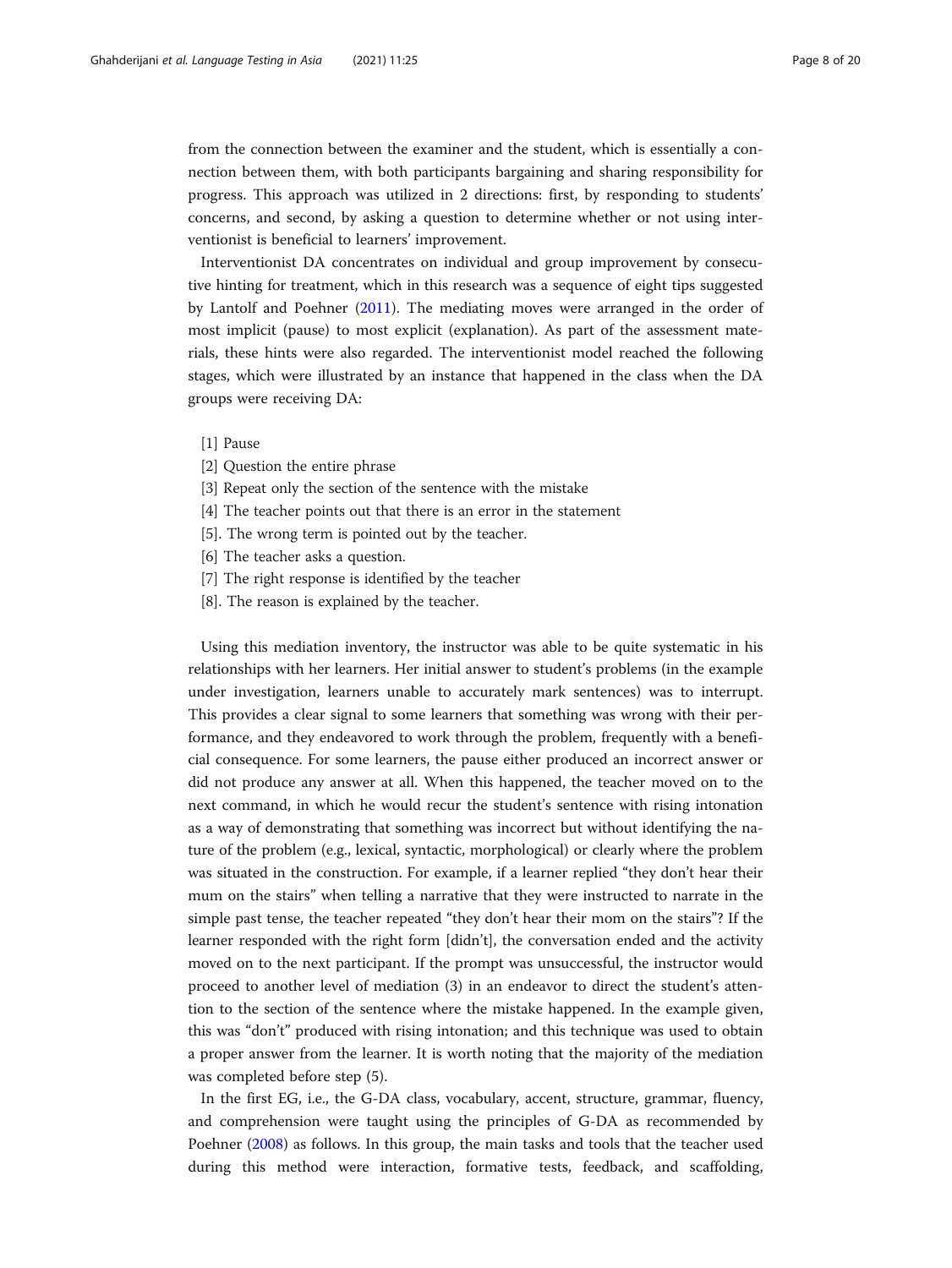cooperation, collaboration, and meditation explained briefly in the following paragraphs. The teacher taught speech acts through four conversations two of which were taken from the book and the two others the teacher brought into class. The teacher also wanted the students to make conversations based on the given topics through collaboration with each other and the teacher provided corrective feedback, assistant, and lexical and grammatical scaffolding to the whole members of one group. It should be mentioned that there were equal-sized groups or in the DA classes. At the end of each session, a formative test was given to students, and it was evaluated in the class. They were given feedback either directly or indirectly concerning their performances on the test. The students were allowed to cooperate and collaborate when they faced difficulty. Students of the G-DA group frequently received cooperation and collaboration from the teacher or other students during the process. Sometimes, the teacher asked students to correct and help each other to improve their performance. The students were given some attempts to repeat correctly the statement they have heard. Their attempt showed their independent performance. If the learner was not successful in telling the sentence correctly, mediation was introduced. The mediation was in terms of implicit and explicit feedback and cooperation and collaboration from implicit to explicit support was provided by both teacher and students.

The second EG received C-DA based on the guidelines provided by Lantolf and Poehner ([2011](#page-19-0)) as will be depicted here. Virtually, all of the aforementioned instructional activities such as division of the students into equal size groups, mediation, cooperation, and interaction among learners and sometimes between the students and the instructor, provision of scaffolding and required assistance within learners' ZPD, and collaboration to produce conversations involving requests, apologies, greetings, and refusals were employed in this classroom. However, the classroom was carried out in the most equipped drum of the language institute with computers for all the students. Of course, some of the students use their own laptops whenever there were problems with the institute computers. The instructor developed some virtual conversations to assess learners' progress in exchanging vocabulary and correct grammar in their authentic conversations with some online or offline CMC Software such as Rosetta Stone, Lingua, Wufun, and so forth. The teacher held the students overcome the digital literacy deficiencies whenever it was required and sometimes there were outside class extra sessions for some of the students to get familiar with using various computer software. The difficulty in this classroom was the tremendous effort on behalf of the instructor to develop the instructional materials including the studied speech acts and overcoming the technical difficulties before the classroom and during the sessions.

In terms of vocabulary and grammar, the respondents in the CG obtained the same materials. There was, however, no step-by-step mediation. In CG, the researcher gave the learners traditional feedback in which the mistakes were identified, the students rectified them, and then they were verified with the instructor. To follow the quality of instruction and considering the ethical principles, the instructor in the third class followed the communicative language teaching (CLT) methodology. Accordingly, the whole range of activities and instructional practices proposed by CLT were followed. There were group discussions, opinion tasks, jigsaw tasks, pair group conversations, and so on. Moreover, the teacher played the roles of facilitator, communicator, supervisor, and of course the tester. However, the principles of DA were not followed in this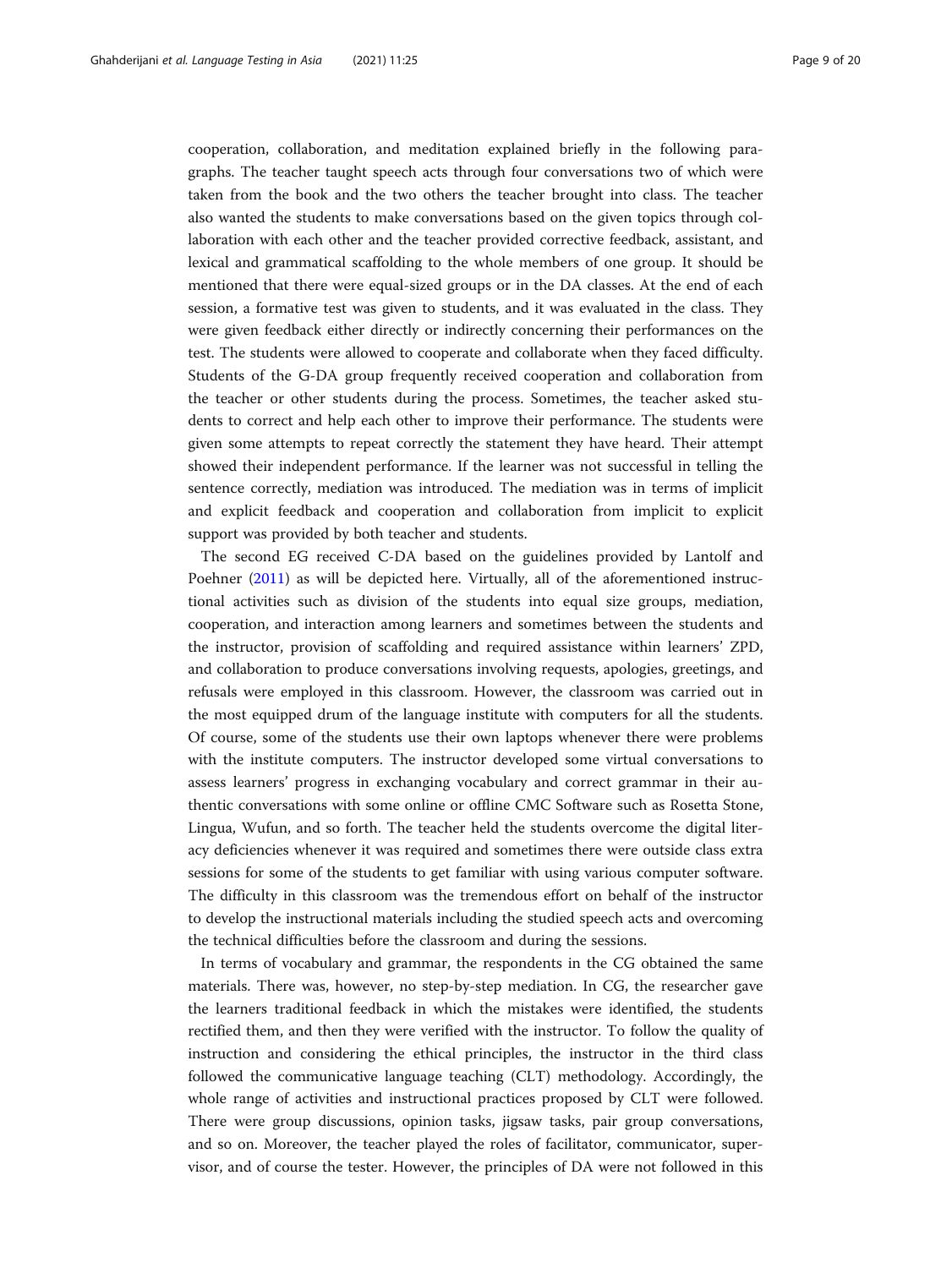class although inevitably there are some overlaps between the techniques and strategies proposed by CLT and DA models.

After the treatments, a speaking post-test was administered to all three groups and their speaking performances were recorded, transcribed, and assessed using the previously described CAF grading criteria. Furthermore, to confirm the reliability of the rating scores, the researcher requested a colleague who had a Ph. D in applied linguistics and taught English for more than 15 years to score the data, and the scoring was done cooperatively. The correlation coefficient between the two raters was 0.89 for the pretest and .91 for the post-test, which is extremely acceptable. The treatment was conducted in 16 sessions over 8 weeks, with two sessions held each week. The average response time was calculated by obtaining the mean score for the time spent on answering the items correctly.

# Results

Firstly, it was important to confirm the normality of the distributions before doing any analysis on the pretest and post-test. As a consequence, the Kolmogorov-Smirnov test of normality was performed, and the findings revealed that the distribution was normal  $(p>0.05)$ . It is therefore possible to continue with a parametric test (in this study, ANOVA) and conduct additional comparisons between the involved groups.

After checking the normality distribution, it was essential to check if there is any difference between the three group's pretest of speaking CAF. Therefore, a one-way ANOVA was run:

According to Table 1, the three study groups had rather similar mean scores and standard deviations on the speaking CAF pretest; however, a one-way ANOVA was run to see if the difference between the means scores of the three groups on the speaking CAF pretest was statistically significant or not.

Table [2](#page-10-0) indicates that there was not a statistically significant difference in the speaking CAF pretest for the three groups. This conclusion was made since the  $p$  values under the Sig. column is higher than the significance level ( $p > .05$ ). Hence, it could be inferred that the learners in the three groups were at the same level of speaking CAF before the treatment.

|                             |            | N  | Mean  | Std. deviation | Std. error |
|-----------------------------|------------|----|-------|----------------|------------|
| Speaking accuracy pretest   | <b>GDA</b> | 30 | 94.55 | 18.64          | 3.40       |
|                             | $C-DA$     | 30 | 97.56 | 9.03           | 1.65       |
|                             | <b>NDA</b> | 30 | 99.33 | 5.77           | 1.05       |
|                             | Total      | 90 | 97.15 | 12.43          | 1.31       |
| Speaking fluency pretest    | <b>GDA</b> | 30 | 50.16 | 6.78           | 1.23       |
|                             | $C-DA$     | 30 | 51.33 | 2.42           | .44        |
|                             | <b>NDA</b> | 30 | 50.10 | 2.85           | .52        |
|                             | Total      | 90 | 50.53 | 4.46           | .47        |
| Speaking complexity pretest | <b>GDA</b> | 30 | 35.23 | 5.07           | .92        |
|                             | $C-DA$     | 30 | 34.90 | 4.18           | .76        |
|                             | <b>NDA</b> | 30 | 34.16 | 2.30           | .42        |
|                             | Total      | 90 | 34.76 | 4.00           | .42        |

Table 1 Descriptive statistics of the speaking CAF pretest scores of GDA, C-DA, and NDA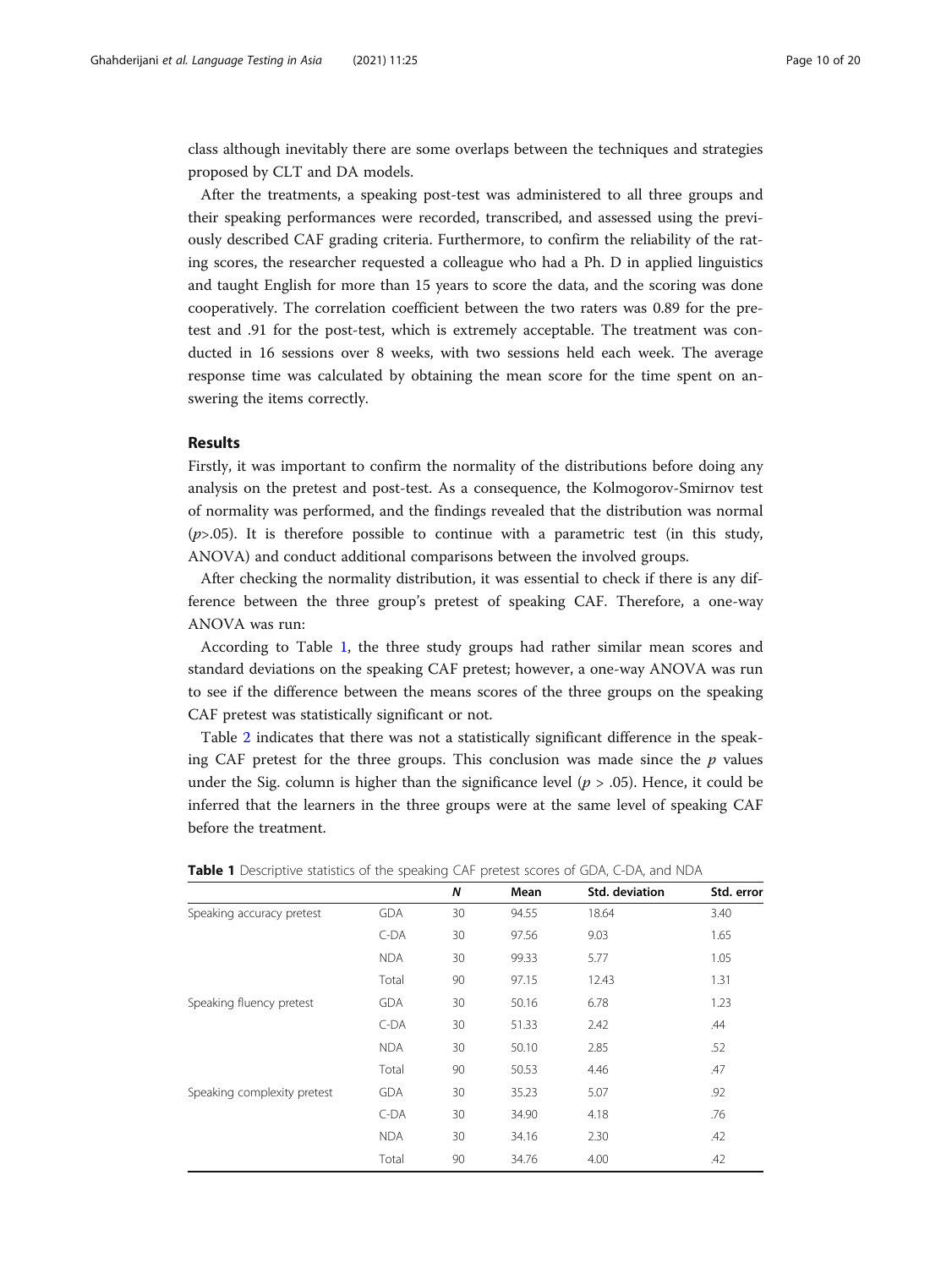|                             |                | Sum of squares | df | Mean square | F    | Sig. |
|-----------------------------|----------------|----------------|----|-------------|------|------|
| Speaking accuracy pretest   | Between groups | 351.01         | 2  | 175.50      | 1.13 | .32  |
|                             | Within groups  | 13420.20       | 87 | 154.25      |      |      |
|                             | Total          | 13771.22       | 89 |             |      |      |
| Speaking fluency pretest    | Between groups | 28.86          | 2  | 14.43       | .72  | .48  |
|                             | Within groups  | 1741.53        | 87 | 20.01       |      |      |
|                             | Total          | 1770.40        | 89 |             |      |      |
| Speaking complexity pretest | Between groups | 17.867         | 2  | 8.933       | .552 | .578 |
|                             | Within groups  | 1408.233       | 87 | 16.187      |      |      |
|                             | Total          | 1426.100       | 89 |             |      |      |

<span id="page-10-0"></span>Table 2 Results of one-way ANOVA for comparing GDA, C-DA, and NDA mean scores on the pretest

# Results for the first research question

As the first research question of the study was intended to figure out whether there are any significant differences among the effects of GDA, C-DA, and N-DA on Iranian upper-intermediate EFL learners' speaking accuracy, speaking accuracy post-test scores of the three groups had to be compared. To attain this objective, a one-way ANOVA was selected to be run:

In Table 3, it could be seen that the speaking accuracy post-test mean score of the C-DA learners ( $M = 122.46$ ) was larger than the post-test mean score of the GDA ( $M =$ 121.90) and NDA learners ( $M = 101.83$ ). To determine whether or not this difference was statistically significant, the  $p$  value in the Sig. column of the ANOVA table below must be checked:

As demonstrated in Table [4](#page-11-0), there was a statistically significant difference in the post-test scores for GDA ( $M = 121.90$ ,  $SD = 6.00$ ), C-DA ( $M = 122.46$ ,  $SD = 7.45$ ), and NDA ( $M = 101.83$ ,  $SD = 8.15$ ) because the p value under the *Sig.* column was less than .05 (i.e., .00< .05), demonstrating that there was a significant difference between the three groups on the speaking accuracy post-test. Pair-wise analyses of the groups (in Table [5](#page-11-0)) show whether three groups differed substantially on the speaking accuracy post-test.

As Table [5](#page-11-0) shows, the two DA groups, i.e., the GDA and C-DA groups significantly outperformed the control non-DA group ( $p < .05$ ). However, there was not any significant difference between the performances of the two DA groups on the speaking accuracy post-test ( $p > .05$ ) though the computerized DA group had a higher mean than the G-DA group. Thus, it can be concluded that both GDA and C-DA had equal positive effects on the speaking accuracy of Iranian upperintermediate EFL learners.

Table 3 Descriptive statistics for comparing the speaking accuracy post-test scores of the GDA, C-DA, and N-DA learners

|            | N  | Mean   | Std. deviation | Std. error |  |  |  |
|------------|----|--------|----------------|------------|--|--|--|
| <b>GDA</b> | 30 | 121.90 | 6.00           | 1.09       |  |  |  |
| C-DA       | 30 | 122.46 | 7.45           | 1.36       |  |  |  |
| <b>NDA</b> | 30 | 101.83 | 8.15           | 1.48       |  |  |  |
| Total      | 90 | 115.40 | 12.02          | 1.26       |  |  |  |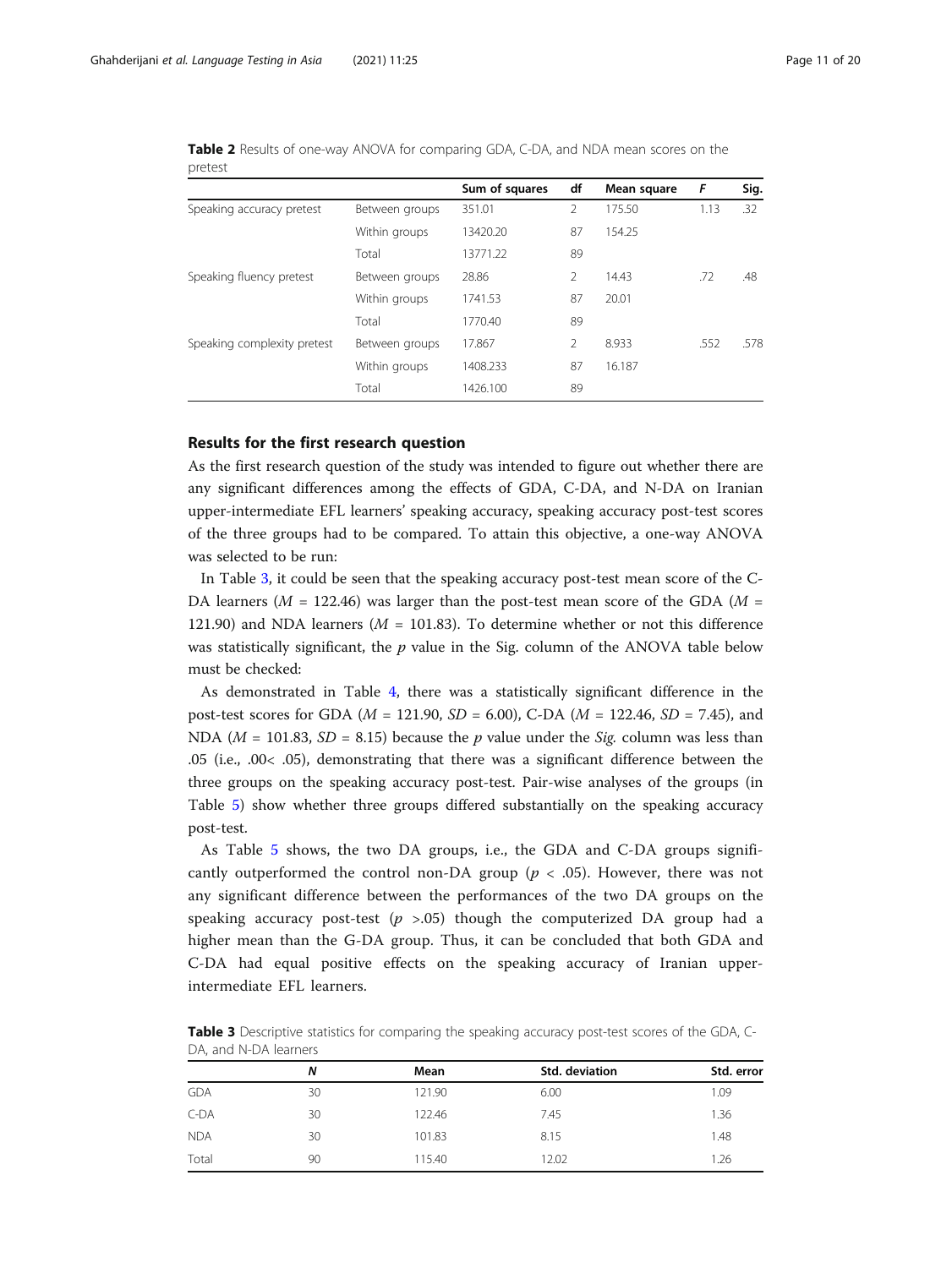|                | Sum of squares | df | Mean square |       | Sig. |
|----------------|----------------|----|-------------|-------|------|
| Between groups | 8287.26        |    | 4143.63     | 78.60 | .00  |
| Within groups  | 4586.33        | 87 | 52.71       |       |      |
| Total          | 12873.60       | 89 |             |       |      |

<span id="page-11-0"></span>Table 4 Results of one-way ANOVA for comparing the speaking accuracy post-test scores of the GDA, C-DA, and N-DA learners

#### Results for the second research question

The second research question of the study was essentially similar to the first one, except that it was about speaking fluency. That is, it intended to find out whether there are any significant differences among the effects of GDA, C-DA, and N-DA on Iranian upper-intermediate EFL learners' speaking fluency. Thus, the speaking fluency post-test scores of the three groups were compared through a one-way ANOVA:

The mean scores of the GDA ( $M = 55.40$ ), C-DA ( $M = 63.26$ ), and NDA ( $M = 50.66$ ) were different from one another on the speaking fluency post-test. It is, thus, essential to run a one-way ANOVA to determine whether the differences among these mean scores were significant or not (Table [6](#page-12-0)).

Since the  $p$  value under the Sig. (2-tailed) column in Table [7](#page-12-0) was less than the .05  $(.00 < .05)$ , it can be concluded that the difference in speaking fluency post-test scores between the three groups was statistically significant. It is absurd to claim that the treatment affected the performance of all three in the post-test. The post hoc Scheffe test, however, can reveal the precise difference between the groups. Table [8](#page-13-0) illustrates the findings.

Table [8](#page-13-0) shows that the difference between N-DA ( $M = 50.66$ ) and GDA ( $M = 55.40$ ) was statistically significant because the Sig. value for this comparison ( $p = 0.01$ ) was smaller than .05. This implies that utilizing GDA may have a substantial impact on speaking fluency. Similarly, the mean score of NDA learners ( $M = 50.66$ ) was significantly smaller than that of C-DA learners  $(M = 63.26)$  since the p value for this comparison was .00, which was less than the significance level. As a consequence, it is possible to conclude that the use of C-DA had a considerable influence on speaking fluency. Finally, the comparison of GDA ( $M = 55.40$ ) and C-DA ( $M = 63.26$ ) indicated that the two DAs of GDA and C-DA used for speaking fluency differed substantially since the  $p$  value related to the comparison of these two groups  $(.00)$  surpassed the significance threshold. It is, therefore, concluded that the C-DA had a significant effect on speaking fluency.

**Table 5** Results of the Scheffe post hoc test for comparing GDA, C-DA, and N-DA mean scores on the speaking accuracy post-test

| (1)        | (J)           | Mean                  | Std.  | Sig. | 95% confidence interval |             |  |
|------------|---------------|-----------------------|-------|------|-------------------------|-------------|--|
| Groups     | <b>Groups</b> | difference<br>$(I-J)$ | error |      | Lower bound             | Upper bound |  |
| <b>GDA</b> | $C-DA$        | $-.56$                | 1.87  | .95  | $-5.23$                 | 4.10        |  |
|            | <b>NDA</b>    | 20.06                 | 1.87  | .00  | 15.39                   | 24.73       |  |
| $C-DA$     | <b>GDA</b>    | .56                   | 1.87  | .95  | $-4.10$                 | 5.23        |  |
|            | <b>NDA</b>    | 20.63                 | 1.87  | .00  | 15.96                   | 25.30       |  |
| <b>NDA</b> | <b>GDA</b>    | $-20.06$              | 1.87  | .00  | $-24.73$                | $-15.39$    |  |
|            | $C-DA$        | $-20.63$              | 1.87  | .00  | $-25.30$                | $-15.96$    |  |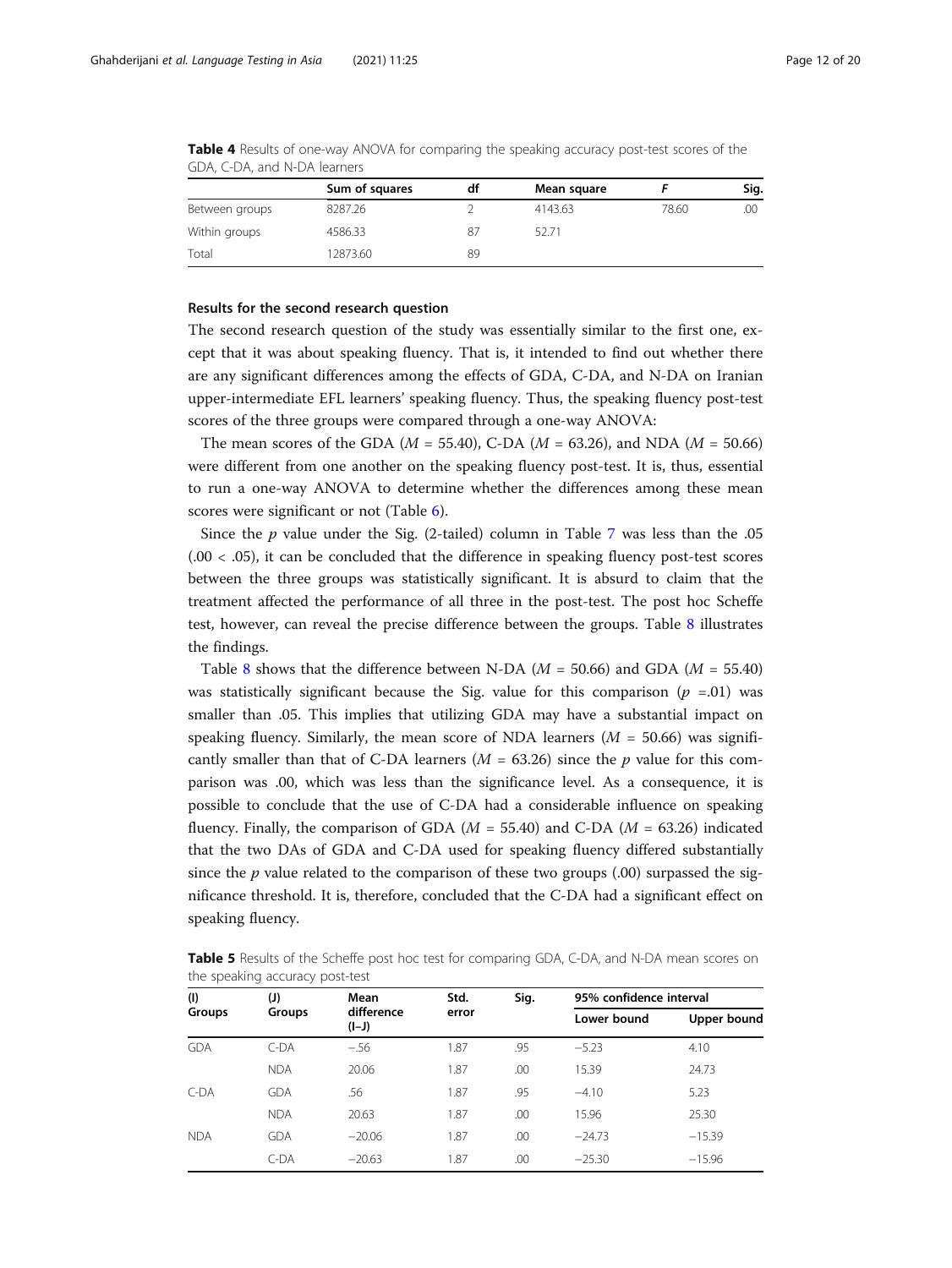|                | Sum of squares | df | Mean square |       | Sig. |
|----------------|----------------|----|-------------|-------|------|
| Between groups | 2430.48        |    | 1215.24     | 31.00 | .00  |
| Within groups  | 3409.73        | 87 | 39.19       |       |      |
| Total          | 5840.22        | 89 |             |       |      |

<span id="page-12-0"></span>Table 6 Results of one-way ANOVA for comparing the speaking fluency post-test scores of the GDA, C-DA, and N-DA learners

#### Results for the third research question

The final objective of the study was to see if there are any significant differences among the effects of GDA, C-DA, and N-DA on Iranian upper-intermediate EFL learners' speaking complexity. To do so, the researcher had to compare the speaking complexity post-test scores of the three groups, for which a one-way ANOVA was used.

Table [9](#page-13-0) shows that the mean in the C-DA differs significantly from two other groups and also the mean for the GDA shows a difference from the NDA. The mean for the GDA, the C-DA, and the NDA were 44.63, 48.23, and 35.86, respectively. To check any statistical significance among the three groups' mean scores on speaking complexity post-test, a one-way ANOVA test was carried out.

As Table [10](#page-14-0) demonstrates, the differences among the means scores of the three groups were significant ( $p < 0.05$ ). The post hoc Scheffe test was used to check the particular mean efficacy of the three groups to determine which group outperformed the others on the speaking complexity post-test.

As depicted in Table [11,](#page-14-0) the difference between the two DA groups' speaking complexity on the post-test (MD=−3.60, p= .00<.05) was significant. Therefore, C-DA affected the speaking complexity more than GDA. Moreover, there was a significant difference between the GDA and NDA ( $MD=8.76$ ,  $p=.00<.05$ ) in favor of the GDA group. Lastly, the C-DA group did significantly differ from the N-DA group on speaking complexity on the post-test ( $MD=12.36$ ,  $p=.00<.05$ ).

# **Discussion**

The current research set out to explore the effect of two types of DA namely GDA and C-DA vis-à-vis the traditional N-DA that was carried out considering the techniques of CLT on the EFL learners' speaking CAF. Data analysis revealed some important findings. First, the two DA groups significantly showed more positive impacts compared with the N-DA group; however, the two dynamic groups' speaking accuracy did not significantly differ though the CDA group scored a higher mean. Second, concerning the speaking fluency and complexity, it was found that the CDA group could significantly perform better than the N-DA or CG; and a significant difference was found among the speaking fluency and complexity of the two DA groups in favor of the CDA group.

Table 7 Descriptive statistics for comparing the speaking fluency post-test scores of the GDA, C-DA, and N-DA learners

|            | N  | Mean  | Std. deviation | Std. error |
|------------|----|-------|----------------|------------|
| <b>GDA</b> | 30 | 55.40 | 8.20           | 1.49       |
| $C-DA$     | 30 | 63.26 | 5.04           | .92        |
| <b>NDA</b> | 30 | 50.66 | 4.97           | .90        |
| Total      | 90 | 56.44 | 8.10           | .85        |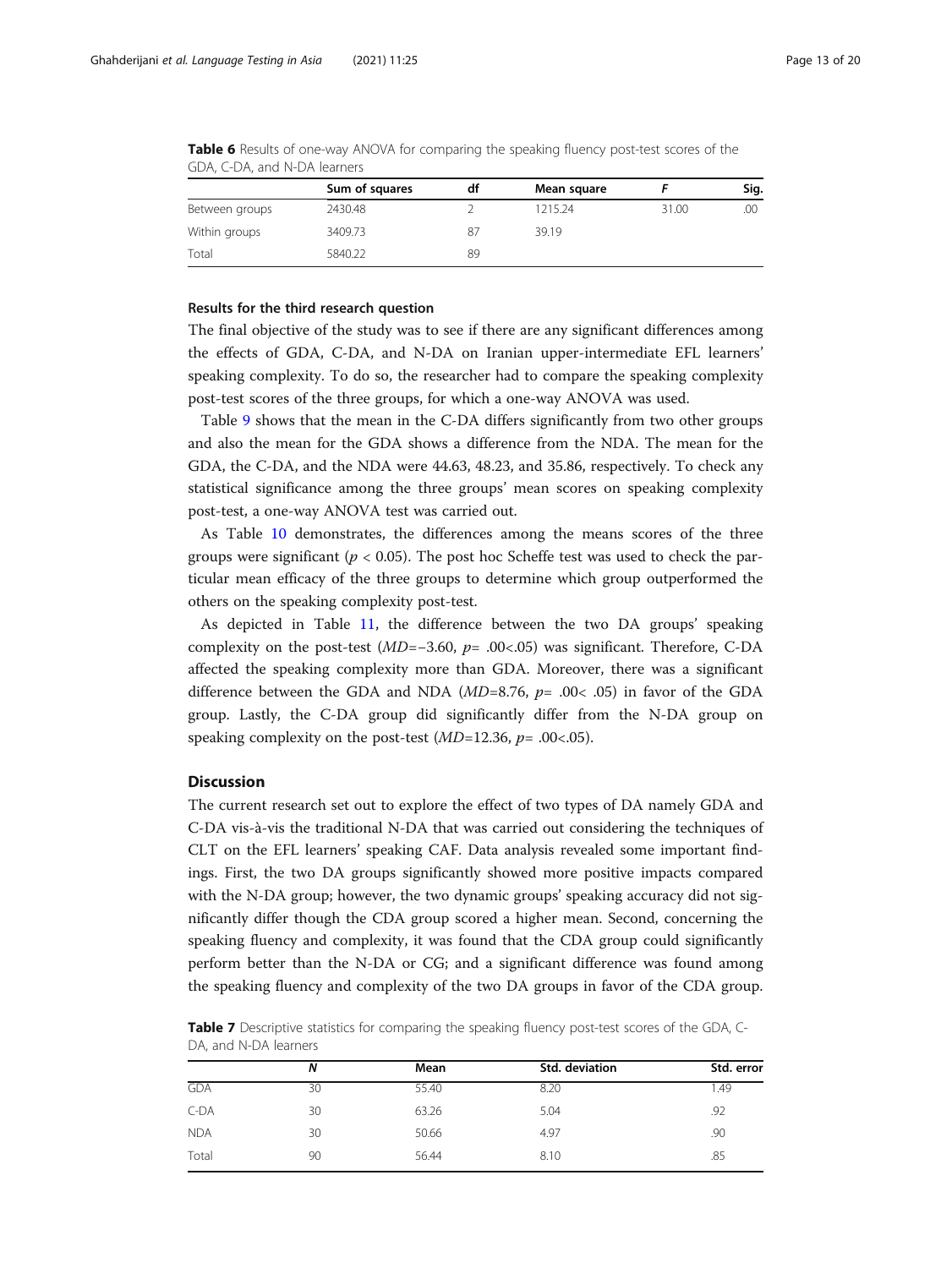| (J)<br><b>Groups</b> | Mean     | Std.       | Sig. | 95% confidence interval |             |  |
|----------------------|----------|------------|------|-------------------------|-------------|--|
|                      | $(I-J)$  | error      |      | Lower bound             | Upper bound |  |
| $C$ -DA              | $-7.86$  | 1.616      | .00  | $-11.89$                | $-3.84$     |  |
| <b>NDA</b>           | 4.73     | 1.61       | .01  | .70                     | 8.75        |  |
| <b>GDA</b>           | 7.86     | 1.61       | .00  | 3.84                    | 11.89       |  |
| <b>NDA</b>           | 12.60    | 1.61       | .00  | 8.57                    | 16.62       |  |
| <b>GDA</b>           | $-4.73$  | 1.61       | .01  | $-8.75$                 | $-.70$      |  |
| $C-DA$               | $-12.60$ | 1.61       | .00  | $-16.62$                | $-8.57$     |  |
|                      |          | difference |      |                         |             |  |

<span id="page-13-0"></span>Table 8 Results of the Scheffe post hoc test for comparing GDA, C-DA, and N-DA mean scores on the speaking fluency post-test

The obtained findings demonstrated that the CAF measures were higher in the DA groups, showing that DA resulted in more complex, fluent, and more accurate oral production. A reasonable explanation is that although learners in DA groups received DA, they had to focus more on their oral productions than the non-DA group to concentrate on grammatical and length of their oral productions to produce answers which they were requested while receiving eight steps to achieve the right form of the answer. Furthermore, students were expected to produce the most accurate, fluent, and complex answers, so they took into account the pace of their production and how to develop it concurrently with the accuracy and complexity of their output.

The main finding of the current investigation indicates the superiority of DA in speaking CAF. This robustness of DA models including G-DA and C-DA can be attributed to the peculiar features that are inherent in the DA models. As deliberated by Lantolf and Poehner ([2011](#page-19-0)), the most important feature of all dynamic models is the use of intensive interaction between the intervener and the student which puts the student at the center of all instructional experiences. The ample use of interaction in DA classes with the central focus on the learning potential of the learners helps the students activate their current knowledge and attempt to achieve higher stages through receiving scaffolding and assistance of the teacher or other more knowledgeable ones (Poehner, [2008](#page-19-0); Lantolf & Poehner, [2011](#page-19-0)). In the current study, the researcher who was the instructor in the two DA classes supported extensive interaction based on a preplanned orientation whereas in the control group interaction was used as a kind of classroom activity, not as a process through which all types of learning can be induced, maintained, and improved in a nonthreatening atmosphere through the mediation which set the stage for radical positive changes in the cognitive and linguistic functioning of the L2 learners.

The findings of the present research, to a large degree, corroborate the study conducted by Ebrahimi ([2015](#page-18-0)), in which the researcher did an experimental study on the

|            | N  | Mean  | Std. deviation | Std. error |
|------------|----|-------|----------------|------------|
| <b>GDA</b> | 30 | 44.63 | 1.56           | .28        |
| $C-DA$     | 30 | 48.23 | 4.46           | .81        |
| <b>NDA</b> | 30 | 35.86 | 4.65           | .85        |
| Total      | 90 | 42.91 | 6.45           | .68        |

Table 9 Descriptive statistics for comparing the speaking complexity post-test scores of the GDA, C-DA, and N-DA learners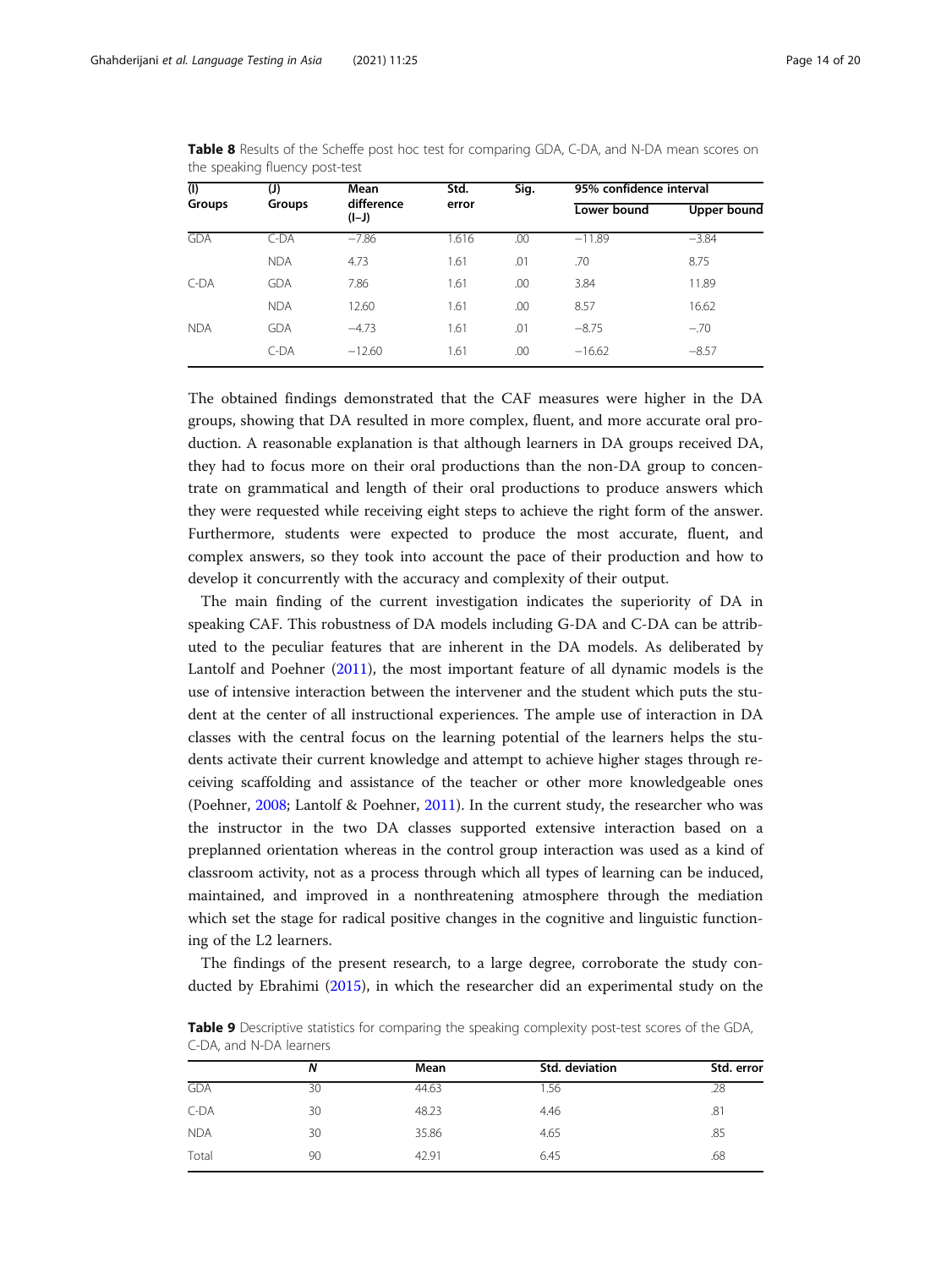|                | Sum of squares | dt | Mean square |       | Sig. |
|----------------|----------------|----|-------------|-------|------|
| Between groups | 2427.48        |    | 1213.74     | 82.63 | .00  |
| Within groups  | 1277.80        | 87 | 14.68       |       |      |
| Total          | 3705.28        | 89 |             |       |      |

<span id="page-14-0"></span>Table 10 Results of one-way ANOVA for comparing the speaking complexity post-test scores of the GDA, C-DA, and N-DA learners

impact of DA on the CAF of students' oral production. The study had the same outcome, although there is a difference in fluency improvement. In Ebrahimi's experiment, complexity, and accuracy improved after the intervention, but no change happened in fluency. These findings are consistent with earlier studies on DA that have found beneficial impacts of DA on language learning (e.g., Fahmi & Zahruni, [2020;](#page-18-0) Gharekhani & Seyyed Rezaei, [2015](#page-18-0); Heidari, [2019](#page-18-0); Poehner, [2008;](#page-19-0) Sarani & Izadi, [2016;](#page-19-0) Shabani, [2018](#page-19-0)). The results of this research are also congruent with Haywood and Lidz's ([2007](#page-18-0)) explanation that DA, as an interactive process, constantly and objectively assesses the students' development in response to signals, tactics, feedback, and so forth that are provided to them throughout the assessment.

The study's results are also consistent with prior studies (e.g., Estaji & Forough Ameri, [2020;](#page-18-0) Pileh Roud & Hidri, [2021;](#page-19-0) Poehner, [2008;](#page-19-0) Xiaoxiao & Yan, [2010\)](#page-19-0) on the general efficacy of DA. ZPD is the primary reason for DA, which entails a blended instruction and evaluation process. According to Abdolrezapour and Ghanbari ([2021](#page-18-0)), DA results in a more friendly environment and hence more effective feedback. The present study's findings corroborate prior researches by Davoudi and Ataie Tabar ([2015](#page-18-0)), Ajideh and Nourdad [\(2012\)](#page-18-0), Ebadi and Saeedian [\(2019\)](#page-18-0), and others demonstrating the prominent impact of DA on ESL/EFL learning. Using DA in EFL classrooms increases L2 learners' engagement in the learning process and improves learners' motivation (Hill & Sabet, [2009\)](#page-19-0). Similar to the present research's outcomes, Hill and Sabet ([2009\)](#page-19-0) conducted a study on Japanese students in which they used dynamic speaking assessment and concluded that DA was beneficial to the students' speaking skills. The data analysis indicated that the observed difference in speaking accuracy between the CG and EG that received mediation such as tips, explanations, promptings, and leading questions was substantial. This result can be interpreted using ZPD. According to Bekka [\(2010\)](#page-18-0), ZPD plays an essential role and is regarded as the primary basis of DA. Through DA and with ZPD in mind, the interaction between teachers/assessors and students occurs and the learners' capacity to learn more combines. To put

| <b>Table 11</b> Results of the Scheffe post hoc test for comparing GDA, C-DA, and N-DA mean scores |  |  |
|----------------------------------------------------------------------------------------------------|--|--|
| on the speaking fluency post-test                                                                  |  |  |

| (1)        | Std.<br>Sig.<br>(J)<br>Mean |                       | 95% confidence interval |     |             |             |
|------------|-----------------------------|-----------------------|-------------------------|-----|-------------|-------------|
| Groups     | Groups                      | difference<br>$(I-J)$ | error                   |     | Lower bound | Upper bound |
| <b>GDA</b> | $C$ -DA                     | $-3.60$               | .98                     | .00 | $-6.06$     | $-1.13$     |
|            | <b>NDA</b>                  | 8.76                  | .98                     | .00 | 6.30        | 11.23       |
| C-DA       | <b>GDA</b>                  | 3.60                  | .98                     | .00 | 1.13        | 6.06        |
|            | <b>NDA</b>                  | 12.36                 | .98                     | .00 | 9.90        | 14.83       |
| <b>NDA</b> | <b>GDA</b>                  | $-8.76$               | .98                     | .00 | $-11.23$    | $-6.30$     |
|            | $C-DA$                      | $-12.36$              | .98                     | .00 | $-14.83$    | $-9.90$     |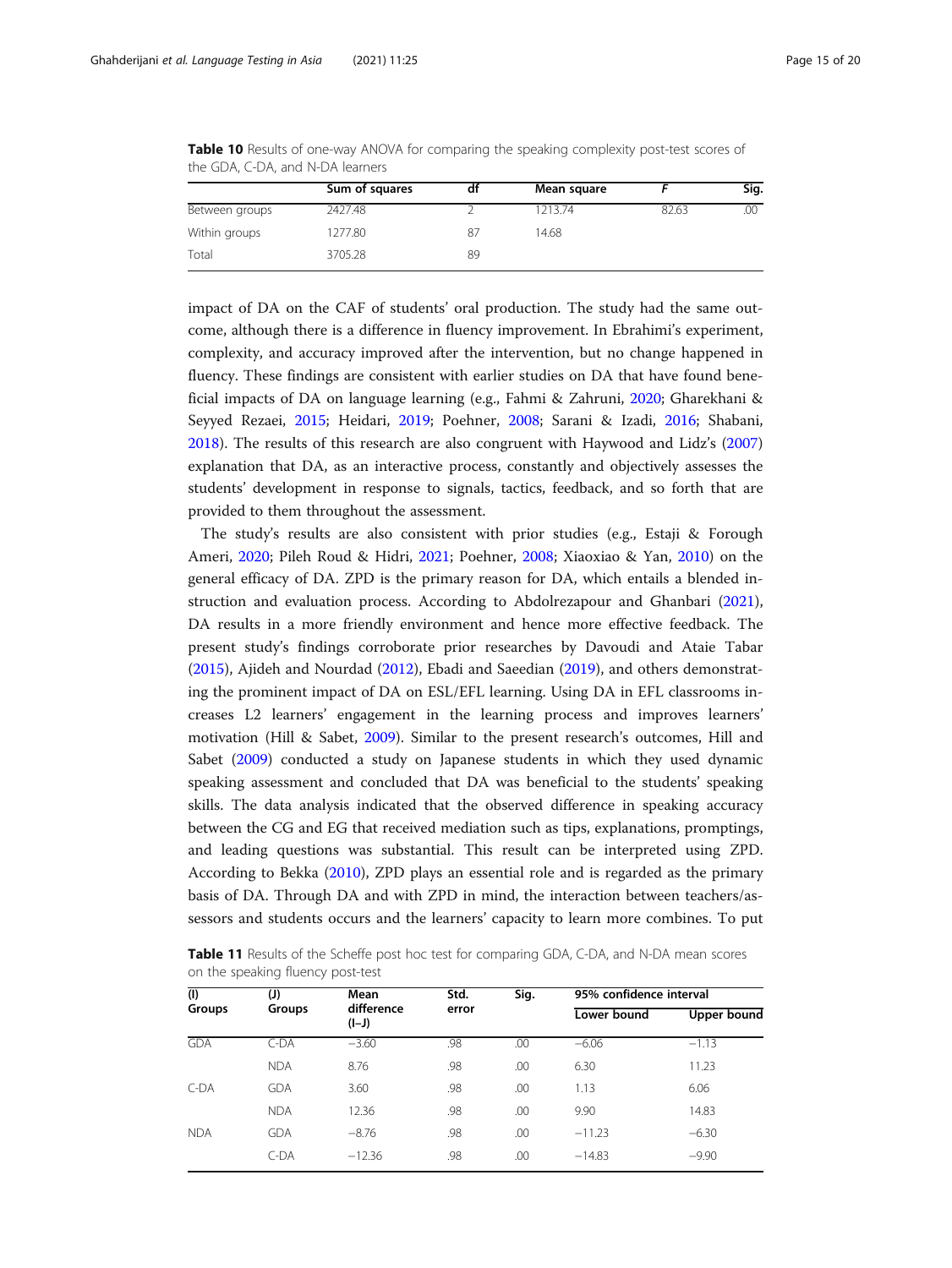it differently, assessing learning potential entails recognizing the ZPD and then assisting the student, through interaction, in acknowledging and accepting responsibility for his own learning.

Moreover, as pointed out by Lantolf and Poehner ([2011](#page-19-0)), the efficiency of DA can be attributed to receiving more target language input and listening practice by students in DA-oriented courses. According to Kasper and Rose [\(2002\)](#page-19-0), there is a direct relationship between the amount of language contact and general learning. Also, as pointedly articulated by Poehner ([2008](#page-19-0)), any type of interaction (the first or the second interactant) based on DA allowed the learners to prune their cognitive functioning and sociocultural engagement. Tajeddin and Tayebipour [\(2012](#page-19-0)) noted that ZPD-sensitive interactions can justify the superiority of DA in comparison with N-DA models, arguing that affordable interactions within the learner's ZPD provide a rich environment for mastery of speech-act pragmatic knowledge.

Concerning the second finding of the present study, the more significant impact of C-DA in speaking CAF than the conventional N-DA can be explained by both the aforementioned peculiar features of DA and interest-provoking (González-Lloret, [2018](#page-18-0)) and motivating attributes of computer-based teaching (Taguchi, [2019](#page-19-0)). Such a significant difference, however, was not located for the comparison of GDA and the nondynamic conventional instruction. According to González-Lloret [\(2018\)](#page-18-0), computermediated communication (CMC) can enhance learning by motivating L2 learners, triggering their creativity and curiosity, providing a less threatening environment for pragmatic interchanges without the pressure of conventional classrooms, and combining inside and outside classroom learning. The effectiveness of computer-based instruction has been strongly supported by many researchers (e.g., Timpe-Laughlin et al., [2020](#page-19-0); Yang & Qian, [2020\)](#page-19-0). Concerning the results of this study, this rationale can be put forward that integration of useful features of DA and CMC instruction assisted the learners to expand their speaking CAF and because of more control over the flow of conversation exchanges.

The beneficial effect of group and CDA models on speaking CAF than the effect of N-DA on can be related to the complexities of cognitive processes that are responsible for neurological responses of the brain. Speaking accuracy and complexity can be more directly traced through a learner's performances and speaking fluency is the result of a chain of neurological mental processes that can be influenced easily through an experiment in a short time (Taguchi, [2019](#page-19-0)).

It is worth mentioning that no previous study to date has examined the impacts of GDA and C-DA on speaking CAF; consequently, findings of this study cannot be directly compared and contrasted with other similar studies to pinpoint its strengths and shortcomings. Nonetheless, the results of this study corroborate with those group of studies that have reported the effectiveness of other models of DA on speaking accuracy and fluency (Ebrahimi, [2015](#page-18-0); Safdari & Fathi, [2020\)](#page-19-0). All of these researches verified the efficacy and applicability of other DA models in comparison with N-DA on the speaking accuracy.

All in all, as this sort of assessment, develops slowly and gives the students time to improve their performance, DA assisted them in improving their speaking CAF. The current study's findings might have a wide range of pedagogical consequences for foreign language policymakers, trainers, teacher educators, and material creators. Given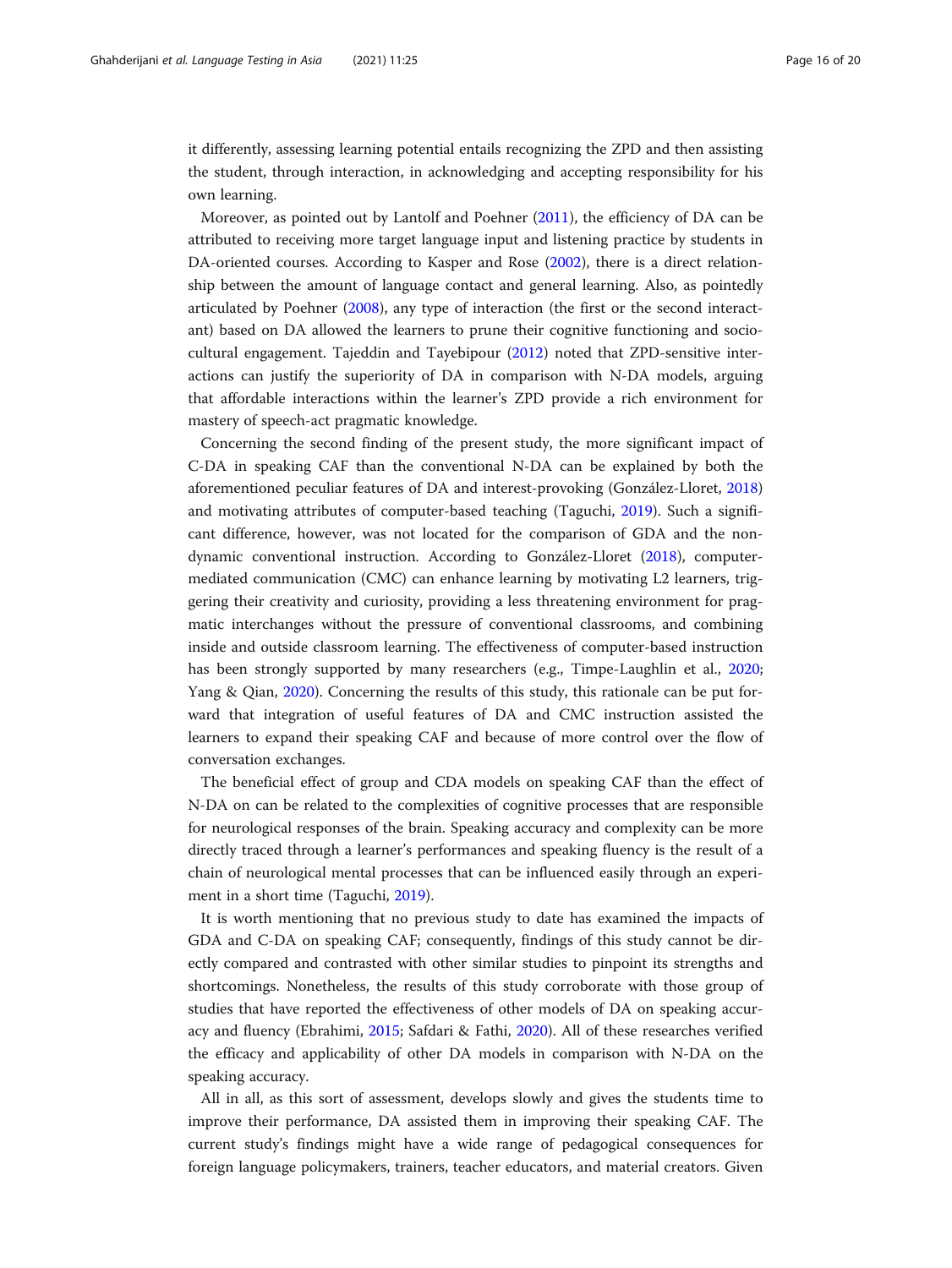the positive benefits of DA, instructors may use it as an excellent instrument for teaching various aspects of language more successfully. As EFL students may not have enough opportunities to improve their speaking inside the classroom, DA has the potential to assist teachers in providing their students with additional speaking exercises so that they may develop their speaking CAF outside of the classroom. EFL practitioners may also utilize DA to assess their learners' deficiencies and give them appropriate mediation. As improving EFL learners' speaking CAF may be difficult and timeconsuming due to limited chances for speaking practice, the incorporation of DA in EFL environments may be viewed as an appealing and practical option for syllabus developers and curriculum designers. Furthermore, the current study's findings might boost instructors' knowledge of the beneficial impact DA has on increasing speaking CAF. In other words, the present study's findings can assist teachers in correctly analyzing and acknowledging the problems relating to students' speaking CAF, as well as taking appropriate assessment procedures to use them. As a result, this will help to the convergence of assessment and instruction, leading to more effective learning for learners. By providing students with situation-specific support, DA principles can strengthen and increase the effectiveness of EFL classroom assessment procedures. The current research authors may potentially have consequences for material designers. They are urged to create resources that are more consistent with DA principles.

# Conclusion and implications

To summarize, the statistical results related to the overall efficacy of the assessment procedure. The present study's findings demonstrated the efficacy of incorporating DA in students' speaking CAF performance. Comparing the results of this study with other similar studies, it showed that the findings of this study confirm the findings of previous studies demonstrating that DA is a successful strategy for language acquisition in general and speaking CAF in particular. The current study's findings extended the literature on the usefulness of DA in enhancing speaking CAF at the upper-intermediate level. The findings of this study introduced a new dimension to the present empirical literature on the effects of DA on second language performance and output; prior researches on applying DA gave little priority to the elements of production, which include CAF in students' oral production, and also paid no attention to improving learners' oral production concerning features of CAF by incorporating it into DA procedures. As a result, the current findings forge a link between CAF in measuring students' output and provide a solid foundation for incorporating details of key components of oral production into teaching and assessment tasks and employing them to enhance learners' performance. This is best demonstrated by the fact that, whereas students with varying levels of proficiency completed the identical activities, each of them requires unique and individualized scaffolding suited to his or her needs. As a consequence, we may deduce that this DA feature emphasizes the needs of learners. Therefore, DA appears to be a more equitable and ethical method of assessment (Shabani, [2018\)](#page-19-0). The pedagogical implication of the current study is the use of C-DA for enhancing and quickening L2 speaking CAF. Furthermore, GDA can also be employed for fostering speaking accuracy to a lesser degree compared with C-DA. Of course, teachers who are going to embark upon implementing C-DA and the learners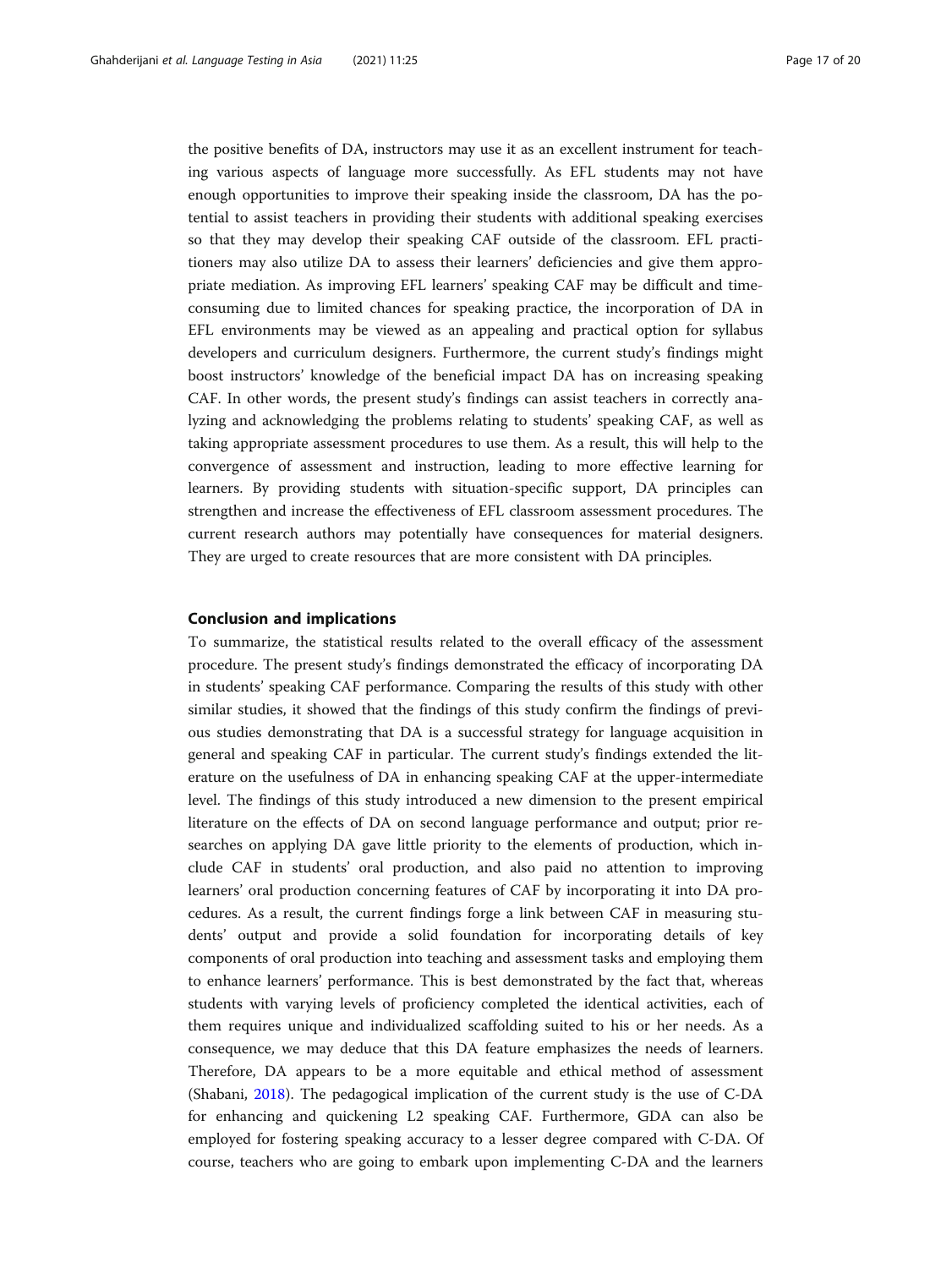are going to receive C-DA should have adequate digital literacy and be familiar with the principles of DA.

Every study in applied linguistics suffers from some unwanted limitations. The present study is no exception to this suffering and findings of this study should be explained in light of some restrictions such as the unbridled role of gender and age, small sample, and short treatment period. Future studies can be conducted on the joint impact of the interaction between the aforementioned learner variables and C-DA on other skills and sub-skills. Furthermore, the researcher only had access to male individuals. The same study may be carried out with female volunteers. The concerted collaboration between L2 teachers and learners during using G-DA, C-DA, or other DA models needs further investigation and the relentless pursuit of better DA practices for promoting L2 speaking CAF should not be stopped. Lastly, the current study utilized Ellis' [\(1990\)](#page-18-0) definition of speaking fluency since the researchers considered calculating fluency scores based on Ellis' [\(1990](#page-18-0)) more practical than alternative definitions of speaking fluency. It should, however, be mentioned that Ellis' ([1990](#page-18-0)) definition of speaking fluency has been criticized, and future studies are recommended to consider such objections when dealing with speaking fluency.

#### **Abbreviations**

DA: Dynamic assessment; GDA: Group dynamic assessment; C-DA: Computerized dynamic assessment; N-DA: Nondynamic assessment; EFL: English as a foreign language; CAF: Complexity, accuracy, and fluency; FLL: Foreign language learning; ZPD: Zone of proximal development; MKO: More knowledgeable ones; SCT: Sociocultural theory; L2: Second language; EG: Experimental group; CG: Control group; OQPT: Oxford Placement Quick Test; CEFR: Common European Framework of Reference for Languages; PET: Preliminary English Test; CMC: Computer-mediated communication

#### Acknowledgements

Not applicable

#### Authors' contributions

The authors had equal contribution in the process of the paper. The authors read and approved the final manuscript.

#### Author's information

Ehsan Namaziandost was born in Shiraz Province of Iran in 1987. He holds an MA degree in TEFL from Islamic Azad University of Ahvaz. He got his Ph.D. in TEFL at Islamic Azad University, Shahrekord, Iran. His main interests of research are CALL, TEFL, Second Language Acquisition, Educational Psychology, Motivation and Anxiety, EFL Teaching and Learning, Language Learning and Technology, Teaching Language Skills, and Language Learning Strategies. His research papers and articles have been published by different international journals. Ehsan is an international reviewer who did more than 1036 reviews up to now.

#### <https://publons.com/researcher/3192443/ehsan-namaziandost/peer-review/>

Ehsan is a member of editorial boards of Current Psychology, Journal of Psycholinguistic Research, Frontiers in Psychology, Frontiers in Education, International Journal for Educational Integrity, BMC Psychiatry, BMC Psychology, SAGE Open, Journal of Language and Education, Dialogic Pedagogy: An International Online Journal, International Journal of Language Education, Education Research International, Studies in English Language and Education (SiELE), and CALL-EJ. Ehsan is an Associate Editor in Frontiers in Psychology.

Google Scholars Profile: <https://scholar.google.com/citations?user=lQh-tNkAAAAJ&hl=en> Publons Profile: <https://publons.com/researcher/3192443/ehsan-namaziandost/peer-review/> Associate Editor, Frontiers in Psychology; <https://www.frontiersin.org/journals/psychology#editorial-board> Member of Editorial Boards, Current Psychology; <https://www.springer.com/journal/12144/editors> Member of Editorial Boards, Journal of Psycholinguistic Research; <https://www.springer.com/journal/10936/editors> Member of Editorial Boards, Journal of Language and Education; <https://jle.hse.ru/EditorialBoard> Member of Editorial Boards, CALL-EJ; <http://callej.org/editorial.html> Member of Editorial Boards, BMC Psychology; <https://bmcpsychology.biomedcentral.com/about/editorial-board> Member of Editorial Boards, International Journal for Educational Integrity; [https://edintegrity.biomedcentral.com/](https://edintegrity.biomedcentral.com/about/editorial-board) [about/editorial-board](https://edintegrity.biomedcentral.com/about/editorial-board)

#### Funding

This study received no funding.

#### Availability of data and materials

The data that support the findings of this study are available from the corresponding author upon reasonable request.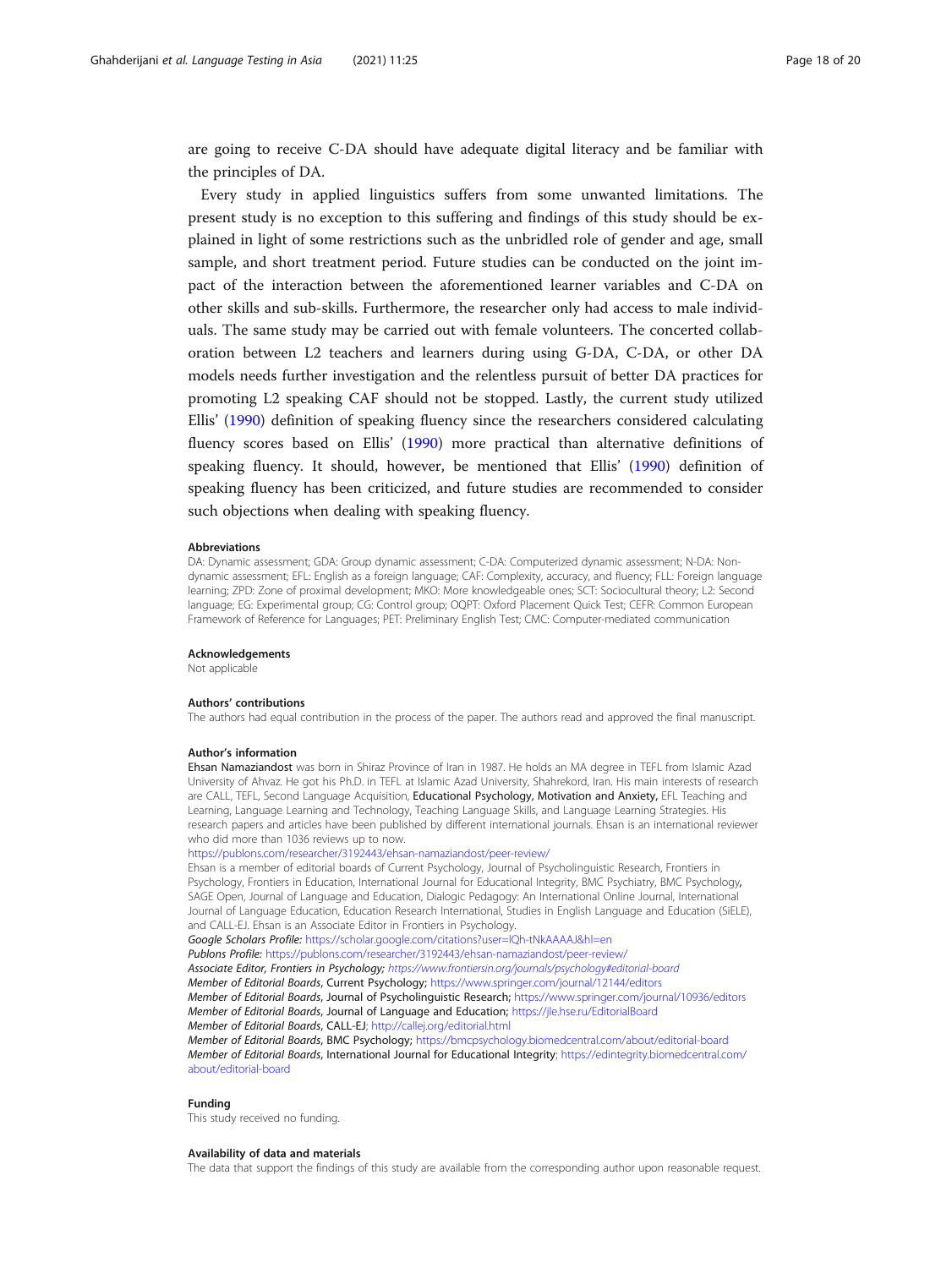# <span id="page-18-0"></span>Declarations

#### Competing interests

The authors declare that they have no competing interests.

#### Author details

<sup>1</sup> English Department, Faculty of Humanities, Najafabad Branch, Islamic Azad University, Najafabad, Isfahan, Iran. <sup>2</sup>Department of English, Shahrekord Branch, Islamic Azad University, Shahrekord, Iran. <sup>3</sup>English Department, Isfahan (Khorasgan) Branch, Islamic Azad University, Tehran, Iran. <sup>4</sup>Prince Sattam Bin Abdulaziz University, Al Kharj, Al-Kharj, Saudi Arabia. <sup>5</sup>Legal Department, Kazan Federal University, Kazan, Russia.

Received: 23 August 2021 Accepted: 30 September 2021 Published online: 09 November 2021

#### References

- Abdolrezapour, P., & Ghanbari, N. (2021). Enhancing learning potential score in EFL listening comprehension and selfregulation through self-regulated dynamic assessment procedures. Language Testing in Asia, 11(10), 1–19.
- Ahmadi, A., & Barabadi, E. (2014). Examining Iranian EFL learners' knowledge of grammar through a computerized dynamic test. Issues in Language Teaching, 3(2), 161–183.
- Ahmadi Safa, M., Donyaie, S., & Malek Mohammedi, R. (2015). An investigation into the effect of interactionist versus interventionist models of dynamic assessment on Iranian EFL learners' speaking skill proficiency. Teaching English Language, 9(2), 147–166.

Ajideh, P., & Nourdad, N. (2012). The effect of dynamic assessment on EFL reading comprehension in different proficiency levels. Language Testing in Asia, 2(4), 101–122. [https://doi.org/10.1186/2229-0443-2-4-101.](https://doi.org/10.1186/2229-0443-2-4-101)

Anazi Alsaadi, H. M. (2021). Dynamic assessment in language learning: an overview and the impact of using social media. English Language Teaching, 14(8), 73–82. <https://doi.org/10.5539/elt.v14n8p73>.

Ary, D., Jacobs, L. C., Irvine, C. K. S., & Walker, D. (2018). Introduction to research in education. Cengage Learning.

- Barker, R. M., & Saunders, K. J. (2020). Validity of a nonspeech dynamic assessment of the alphabetic principle in preschool and school-aged children. Augmentative and Alternative Communication, 36(1), 54–62. [https://doi.org/10.1080/07434618.2](https://doi.org/10.1080/07434618.2020.1737965) [020.1737965.](https://doi.org/10.1080/07434618.2020.1737965)
- Beaumont, C., O'Doherty, M., & Shannon, L. (2011). Reconceptualising assessment feedback: a key to improving student learning? Studies in Higher Education, 36(6), 671–687. <https://doi.org/10.1080/03075071003731135>.
- Bekka, K. G. (2010). Dynamic assessment for learning potential: a shift in the focus and practice of evaluating Japanese oral proficiency. Japanese Journal of Education, 10(1), 53–66.
- Davoudi, M., & Ataie Tabar, M. (2015). The effect of computerized dynamic assessment of L2 writing on Iranian EFL learners' writing development. International Journal of Linguistics and Communication, 3(2), 176–186. [https://doi.org/10.15640/ijlc.v3](https://doi.org/10.15640/ijlc.v3n2a16) [n2a16.](https://doi.org/10.15640/ijlc.v3n2a16)
- Ebadi, S., & Asakereh, A. (2017). Developing EFL learners' speaking skills through dynamic assessment: a case of a beginner and an advanced learner. Cogent Education, 4(1), 1419796. <https://doi.org/10.1080/2331186X.2017.1419796>.

Ebadi, S., & Rahimi, M. (2019). Mediating EFL learners' academic writing skills in online dynamic assessment using Google Docs. Computer Assisted Language Learning, 32(5–6), 527–555. [https://doi.org/10.1080/09588221.2018.1527362.](https://doi.org/10.1080/09588221.2018.1527362)

- Ebadi, S., & Saeedian, A. (2019). Exploring L2 learning potential through computerized dynamic assessment. Teaching English Language, 13(2), 51–78.
- Ebrahimi, E. (2015). The effect of dynamic assessment on complexity, accuracy, and fluency in EFL learners' oral production. International Journal of Research Studies in Language Learning, 4(3), 107–123. [https://doi.org/10.5861/ijrsll.2015.982.](https://doi.org/10.5861/ijrsll.2015.982)
- Elliot, J. G. (2003). Dynamic assessment in educational settings: realizing potential. Educational Review, 55(1), 15–32. [https://doi.](https://doi.org/10.1080/00131910303253) [org/10.1080/00131910303253.](https://doi.org/10.1080/00131910303253)
- Ellis, R. (1990). Interpretation Tasks for Grammar Teaching. TESOL Quarterly, 29(1), 87–105.
- Ellis, R. (2003). Task-based language learning and teaching. Oxford University Press.
- Ellis, R., & Barkhuizen, G. (2005). Analyzing learner language. Oxford University Press.
- Estaji, M., & Forough Ameri, A. (2020). Dynamic assessment and its impact on pre-intermediate and high-intermediate EFL learners' grammar achievement. Cogent Education, 7(1), 16.
- Fahmi, B. W. P., & Zahruni, N. A. (2020). Dynamic assessment effect on speaking performance of Indonesian EFL learners. International Journal of Evaluation and Research in Education (IJERE), 9(3), 778–790.
- Foster, P., & Skehan, P. (1996). The influence of planning and task type on second language performance. Studiesin Second Language Acquisition, 18, 299–323.
- Gharekhani, S., Seyyed Rezaei, S., & H. (2015). The effect of dynamic assessment on vocabulary learning and retention of EFL learners. A Journal of Multidisciplinary Research, 4(2), 174–186.
- González-Lloret, M. (2018). Pragmatics in technology-mediated contexts. In A. Herraiz-Martínez, & A. Sánchez-Hernández (Eds. ), Learning second language pragmatics beyond traditional contexts, (pp. 15–46). Bern, Switzerland: Peter Lang.
- Green, R., & Birch, S. (2019). Ensuring quality in EPs' use of dynamic assessment: a delphi study. Educational Psychology in Practice, 35(1), 82–98. <https://doi.org/10.1080/02667363.2018.1538938>.
- Guthke, J., & Beckmann, J. F. (2000). The learning test concept and its application in practice. In C. S. Lidz, & J. Elliott (Eds.), Dynamic assessment: Prevailing models and applications, (pp. 17–69). New York: Elsevier.
- Haerazo, J. D., Davin, K. J., & Sagre, A. (2019). L2 dynamic assessment: an activity theory perspective. The Modern Language Journal, 103(2), 443–458. <https://doi.org/10.1111/modl.12559>.
- Haywood, H. C., & Lidz, C. S. (2007). Dynamic assessment in practice: clinical and educational applications. Cambridge University Press.
- Heidari, F. (2019). The effect of dynamic assessment of Toulmin model through teacher- and collective-scaffolding on argument structure and argumentative writing achievement of Iranian EFL learners. Iranian Journal of Applied Language Studies, 11(2), 81–100.